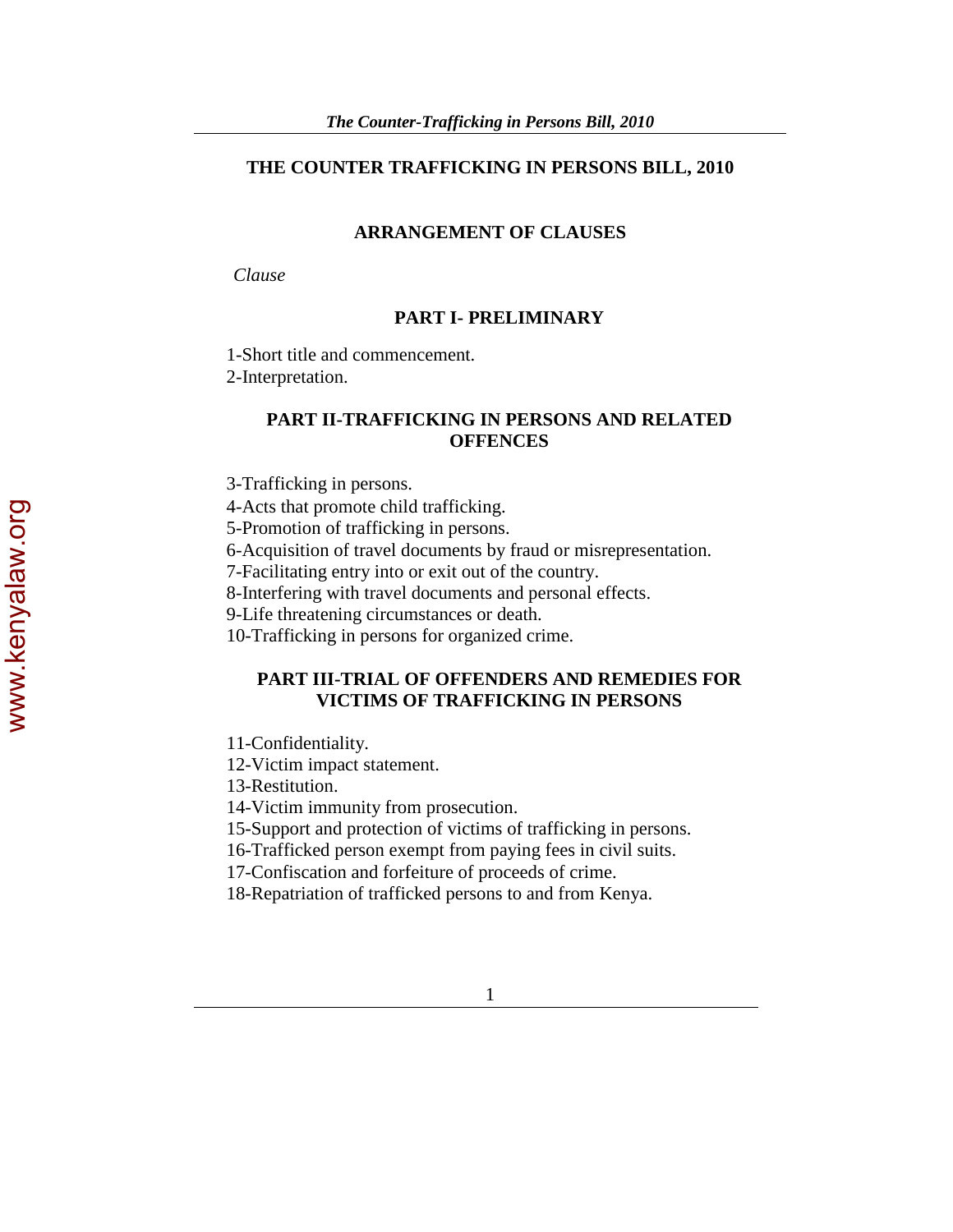# **PART IV-THE COUNTER-TRAFFICKING IN PERSONS ADVISORY COMMITTEE**

19-Establishment of the Advisory Committee.

20-Functions of the Advisory Committee.

21-Reporting requirements.

## **PART V- NATIONAL ASSISTANCE FUND FOR VICTIMS OF TRAFFICKING IN PERSONS**

22-Establishment of Trust Fund. 23-Funds of the Fund.

24-Trustees of the Fund.

### **PART VI- MISCELLANEOUS PROVISIONS**

25-Extra-territorial jurisdiction. 26-Other penalties. 27-Consequential amendments. 28-Regulations.  **First Schedule-** Conduct of the business and affairs of the advisory Committee.  **Second Schedule-**Consequential amendments.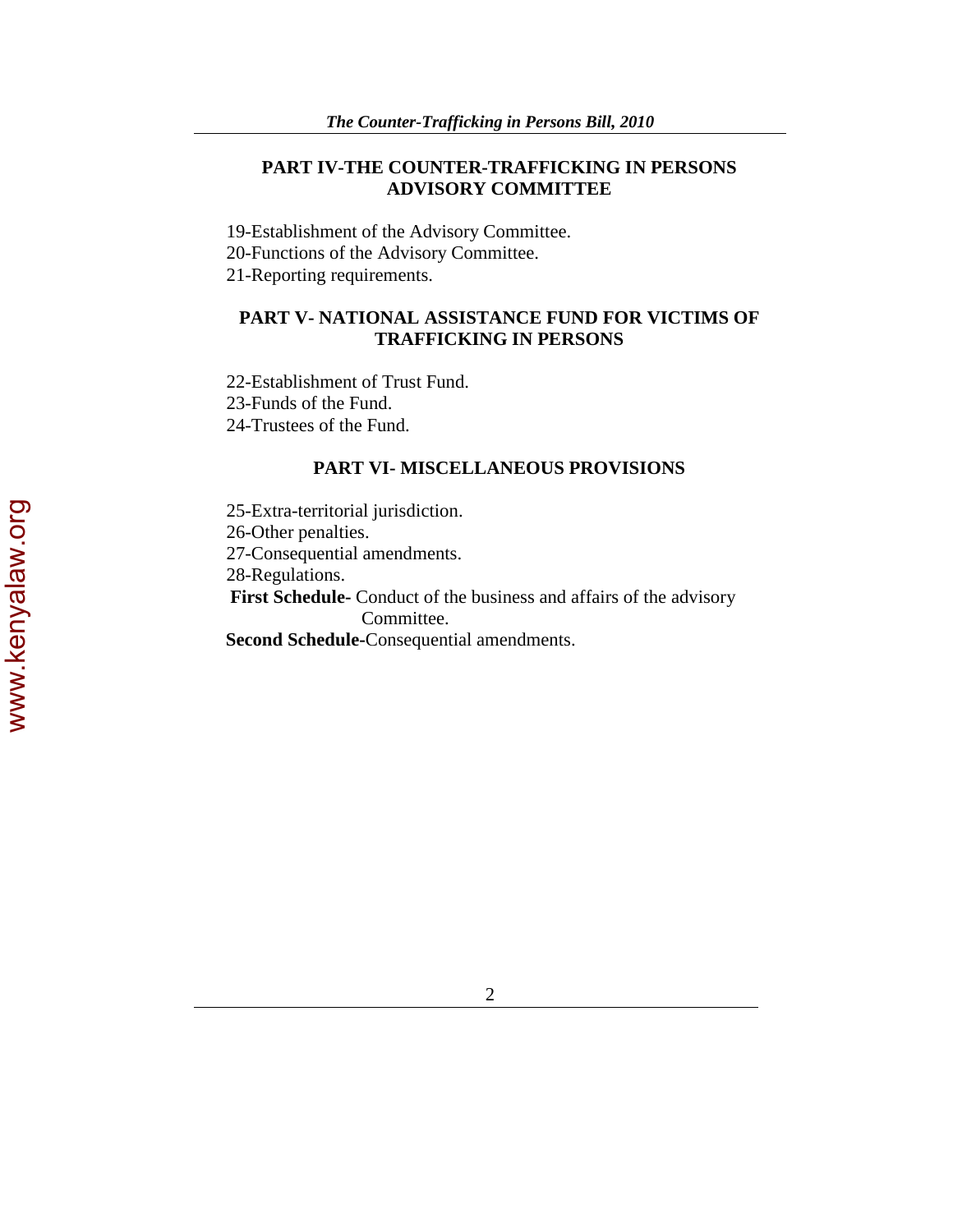# **THE COUNTER TRAFFICKING IN PERSONS BILL, 2010**

### **A Bill for**

**AN ACT** of Parliament to implement Kenya's obligations under the United Nations Convention Against Transnational United Nations Convention Against Transnational Organized Crime particularly its Protocol to Prevent, Suppress and Punish Trafficking in Persons, Especially Women and Children; to provide for the offences relating to trafficking in persons and for connected purposes.

 **ENACTED** by the Parliament of Kenya as follows-

### **PART I- PRELIMINARY**

| Short title and<br>commencement. | 1. This Act may be cited as the Counter-Trafficking in<br>Persons Act, 2010 and shall come into operation on such<br>date as the Minister may, by notice in the Gazette, appoint<br>which date shall not be later than ninety days after the date<br>of publication. |
|----------------------------------|----------------------------------------------------------------------------------------------------------------------------------------------------------------------------------------------------------------------------------------------------------------------|
| Interpretation.                  | 2. In this Act, unless the context otherwise requires-                                                                                                                                                                                                               |
|                                  | "Advisory Committee" means the<br>Counter-<br>Trafficking in Persons Advisory Committee established<br>under section 19;                                                                                                                                             |
|                                  | "Board of Trustees" means the Board of Trustees of<br>the Fund established by section 24;                                                                                                                                                                            |
| No. 8 of 2001.                   | "child" has the meaning assigned to it in the Children<br>Act, 2001;                                                                                                                                                                                                 |
|                                  | "consent" in relation to a person means that the<br>person agrees by choice, and has the freedom and capacity to<br>make that choice;                                                                                                                                |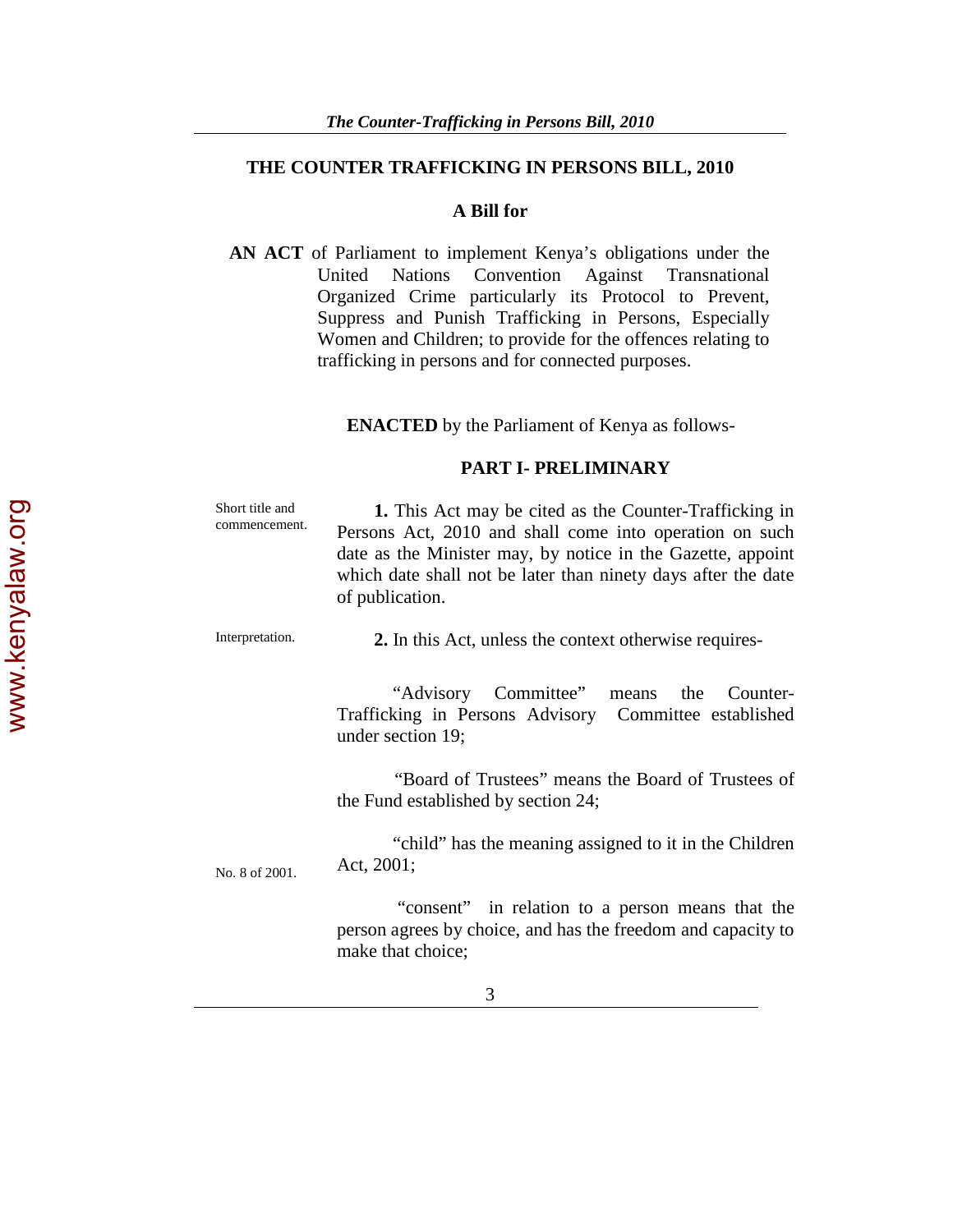"exploitation" includes but is not limited to-

- (a) keeping a person in a state of slavery;
- (b) subjecting a person to practices similar to slavery;
- (c) involuntary servitude;
- (d) forcible or fraudulent use of any human being for removal of organs or body parts;
- (e) forcible or fraudulent use of any human being to take part in armed conflict;
- (f) forced labour;
- (g) child labour;
- (h) sexual exploitation;
- (i) child marriage;
- (j) forced marriage.

 "forced labour" means the extraction of work or services from any person for the purpose of exploitation;

 "Fund" means the National Assistance Trust Fund for Victims of Trafficking in persons established by section 22;

"Minister" means the Minister for the time being responsible for matters relating to women and children;

"organized criminal group" means a structured group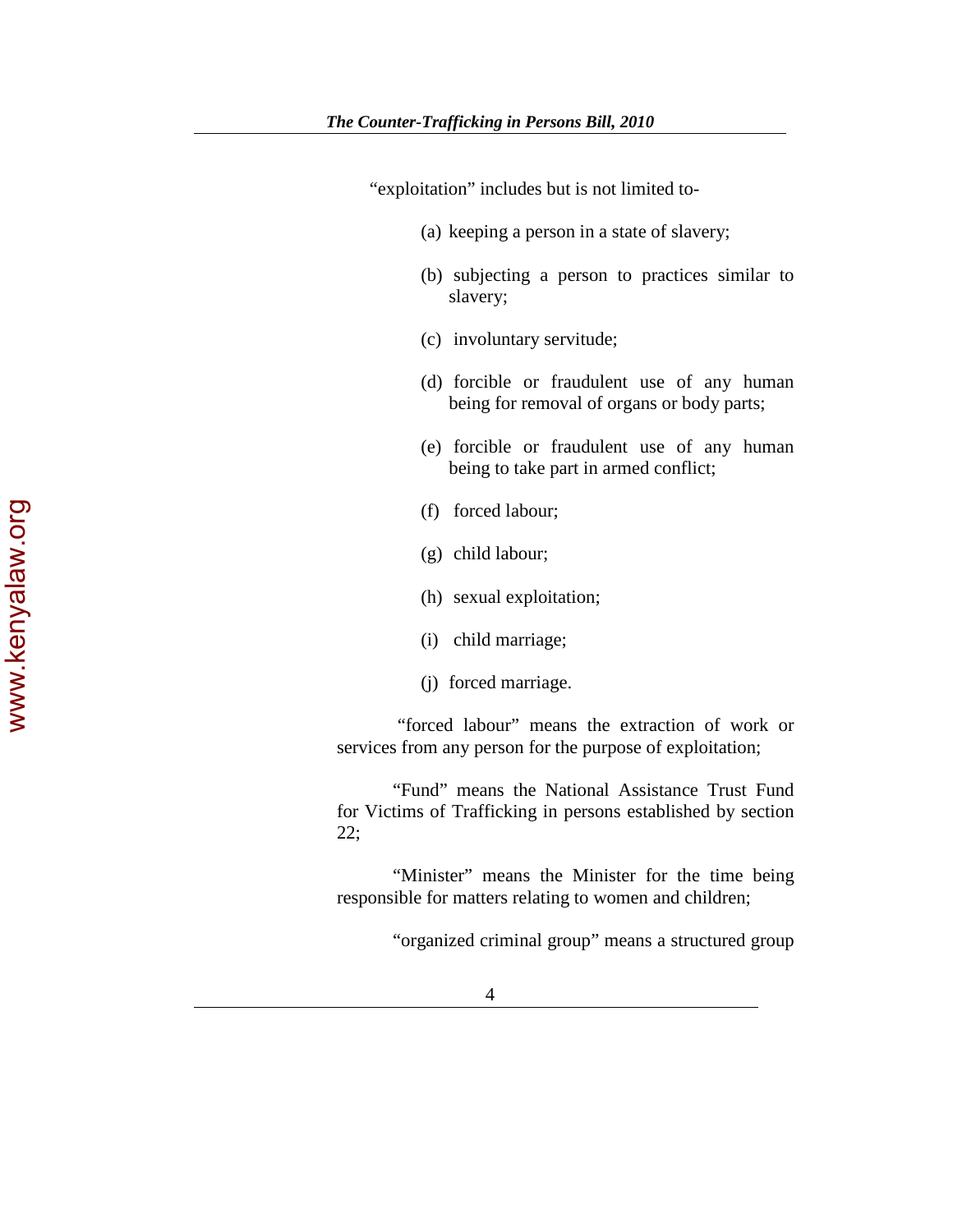of three or more persons, existing for a period of time and acting in concert with the aim of committing one or more serious crimes or offences under this Act, in order to obtain directly or indirectly , a financial or other material benefit;

 "proceeds of crime" means any property derived from or obtained, directly or indirectly, through the commission of an offence under this Act;

 "publish" means to advertise, broadcast or distribute information by any means whatsoever so that the information is available to the public or any section thereof;

 "slavery" is the status or condition of a person over whom any or all of the powers attaching to the right of ownership are exercised;

 "trafficking for sexual exploitation" means trafficking–

- (a) with the intention of doing anything to or in respect of a particular person during or after a journey within Kenya or in any part of the world, which if done will involve the commission of an offence under the Sexual Offences Act, 2006; or
- (b) in the belief that another person is likely to do something to or in respect of the person trafficked, during or after the journey in any part of the world, which if done will involve the commission of an offence under the Sexual Offences Act, 2006;

 "trafficking in persons" has the meaning assigned to it by section 3;

 "victim of trafficking in persons" includes a person who is being or has been trafficked as defined in section 3.

No.3 of 2006.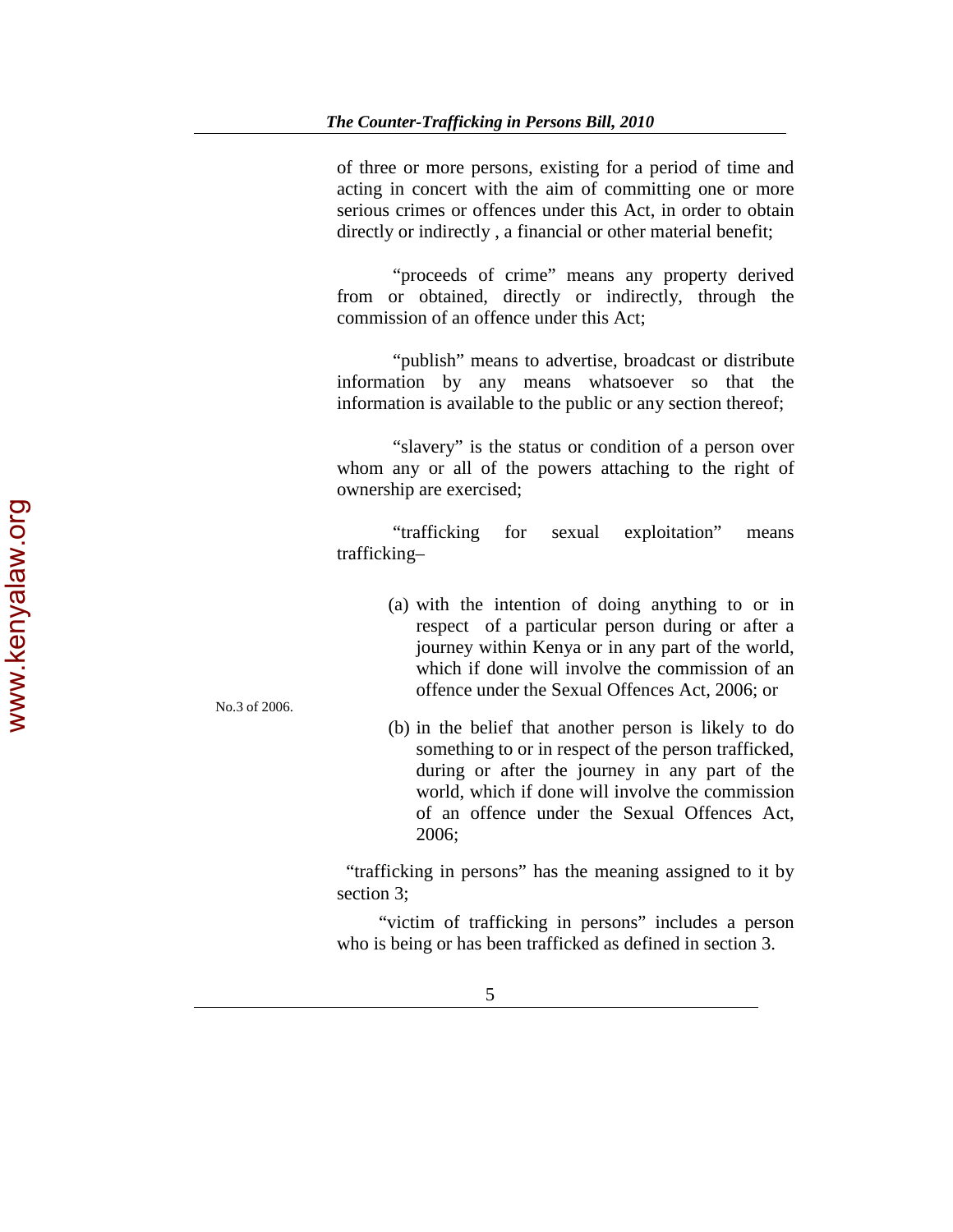## **PART II-TRAFFICKING IN PERSONS AND RELATED OFFENCES**

Trafficking in persons. **3**. (1) A person commits the offence of trafficking in persons when the person recruits, transports, transfers, harbours or receives another person for the purpose of exploitation by means of-

- (a) threat or use of force or other forms of coercion;
- (b) abduction;
- (c) fraud;
- (d) deception;
- (e) abuse of power or of position of vulnerability;
- (f) giving payments or benefits to obtain the consent of the victim of trafficking in persons; or
- (g) giving or receiving payments or benefits to obtain the consent of a person having control over another person.

 (2) The consent of a victim of trafficking in persons to the intended exploitation shall not be relevant where any of the means set out in subsection (1) have been used.

 (3) The recruitment, transportation, transfer, harbouring or receipt of a child for the purposes of exploitation shall be considered "trafficking in persons" even if this does not involve any of the means set out in subsection (1) of this Act.

(4) An act of trafficking in persons may be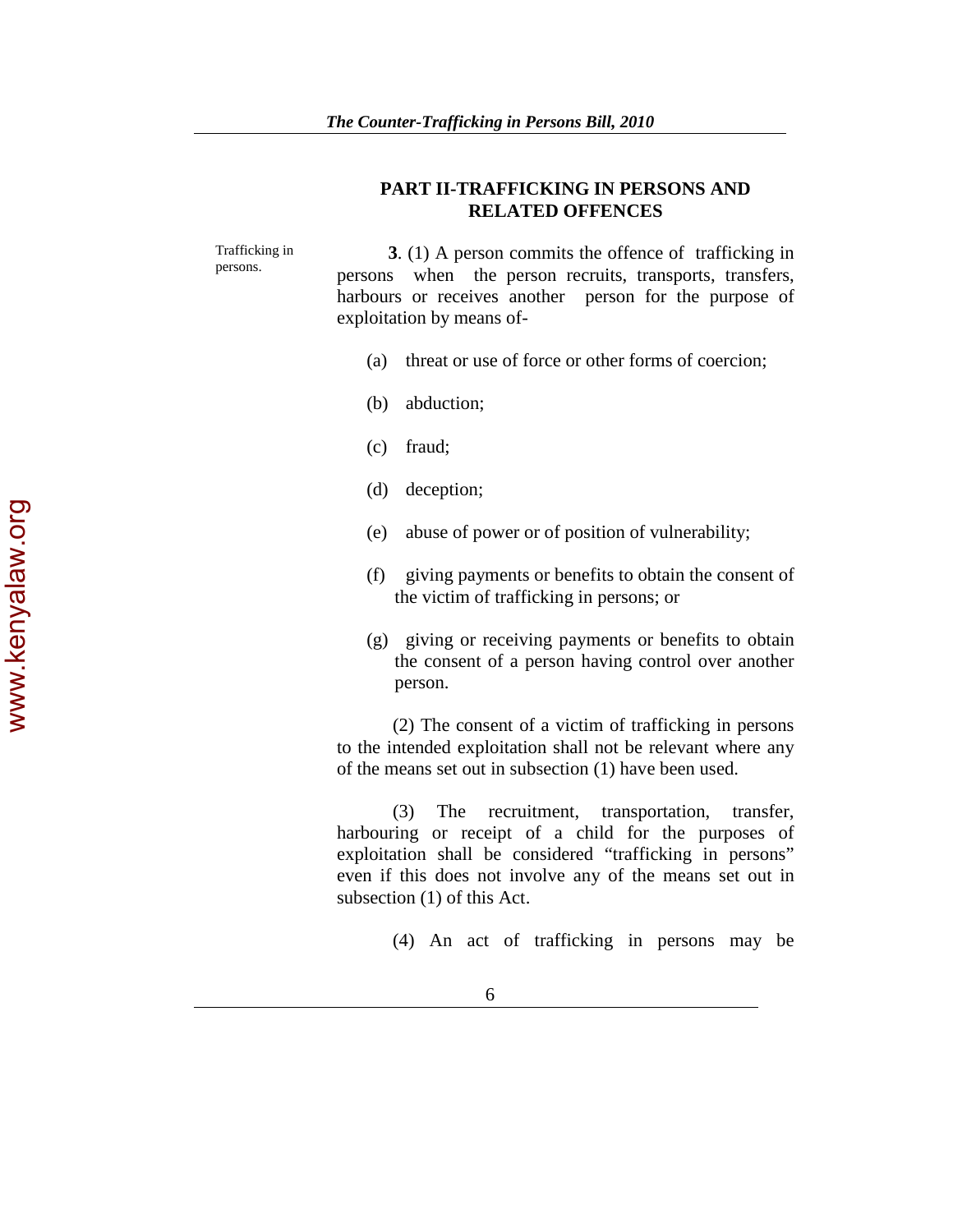committed internally within the borders of Kenya or internationally across the borders of Kenya.

 (5) A person who trafficks another person, for the purpose of exploitation, commits an offence and is liable to imprisonment for a term of not less than fifteen years or to a fine of not less than five million shillings or to both and upon subsequent conviction, to imprisonment for life.

Acts that promote

Acts that promote<br> **4.** (1) A person who for the purpose of trafficking in<br>
child trafficking. persons -

- (a) adopts a child or offers a child for adoption;
- (b) fosters a child or offers a child for fostering; or
- (c) offers guardianship to a child or offers a child for guardianship

commits an offence.

 (2) A person who initiates or attempts to initiate adoption, fostering or guardianship proceedings for the purpose of subsection (1) commits an offence.

 (3) A person who commits an offence under this section is liable to imprisonment for a term of not less than fifteen years or to a fine of not less than ten million shillings or to both and upon subsequent conviction, to imprisonment for life.

Promotion of trafficking in persons.

 **5.** A person who-

(a) knowingly leases, or being the occupier thereof, permits to be used any house,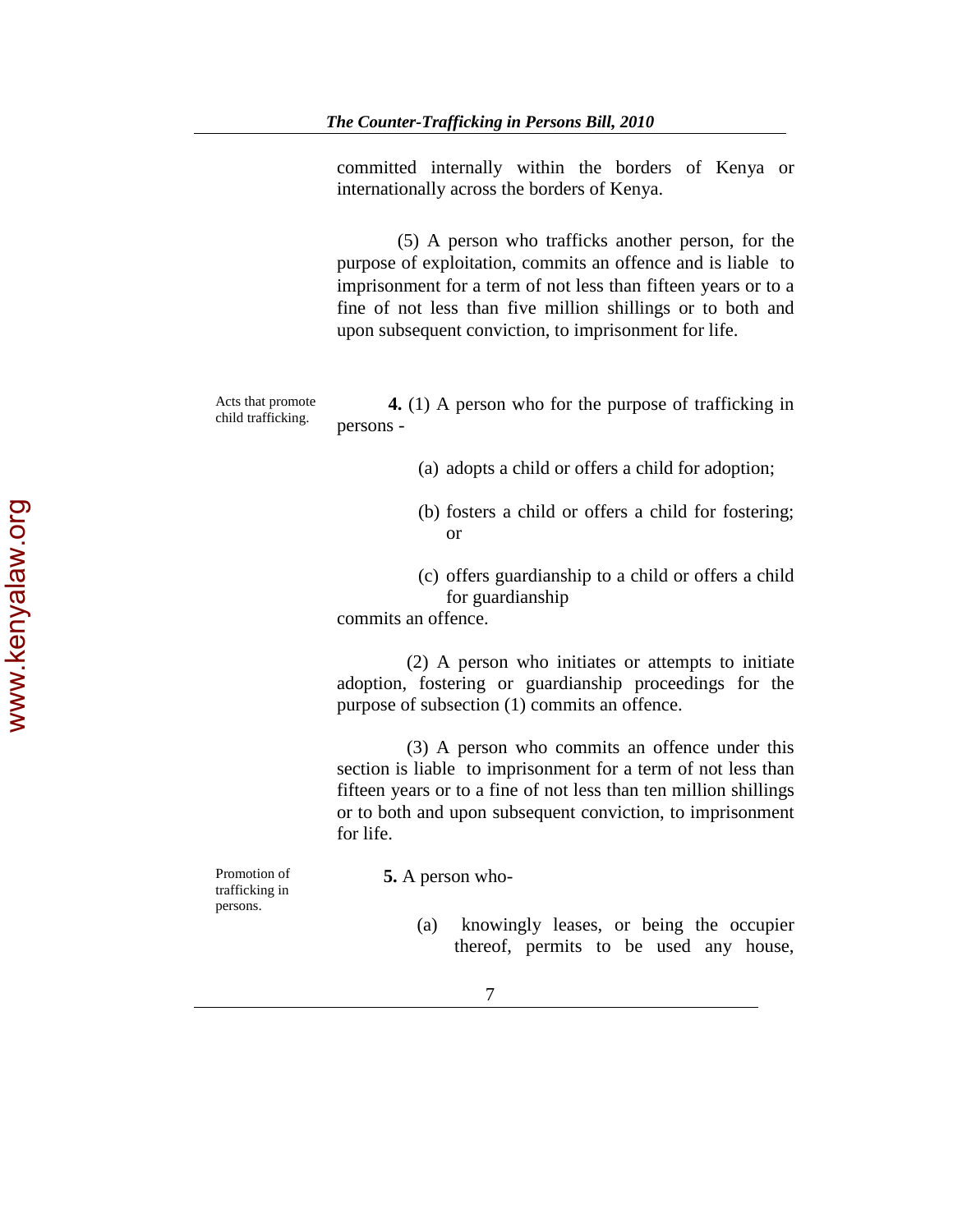building, or other premises for the purpose of promoting trafficking in persons;

- (b) publishes, exports or imports, any material for purposes of promoting trafficking in persons; or
- (c) by any other means promotes trafficking in persons,

commits an offence and is liable to imprisonment for a term of not less than ten years or to a fine of not less than five million shillings or to both and upon subsequent conviction, to imprisonment for a term of not less than fifteen years without the option of a fine.

Acquisition of travel documents by fraud or misrepresentation.

 **6.** A person who misrepresents any fact for purposes of facilitating the acquisition of travel documents or fraudulently obtains any document from government agencies, in order to assist in the commission of an offence of trafficking in persons commits an offence and is liable to imprisonment for a term of not less than ten years or to a fine of not less than one million shillings or to both and upon subsequent conviction, to imprisonment for a term of not less than ten years without the option of a fine.

Facilitating entry into or exit out of the country.

 **7.** A person who facilitates, aids or abets the exit or entry of persons from or to the country at international and local airports, territorial boundaries and seaports for the purpose of promoting trafficking in persons commits an offence and is liable to imprisonment for a term of not less than ten years or to a fine of not less than five million shillings or to both and upon subsequent conviction, to imprisonment for a term of not less than ten years without the option of a fine.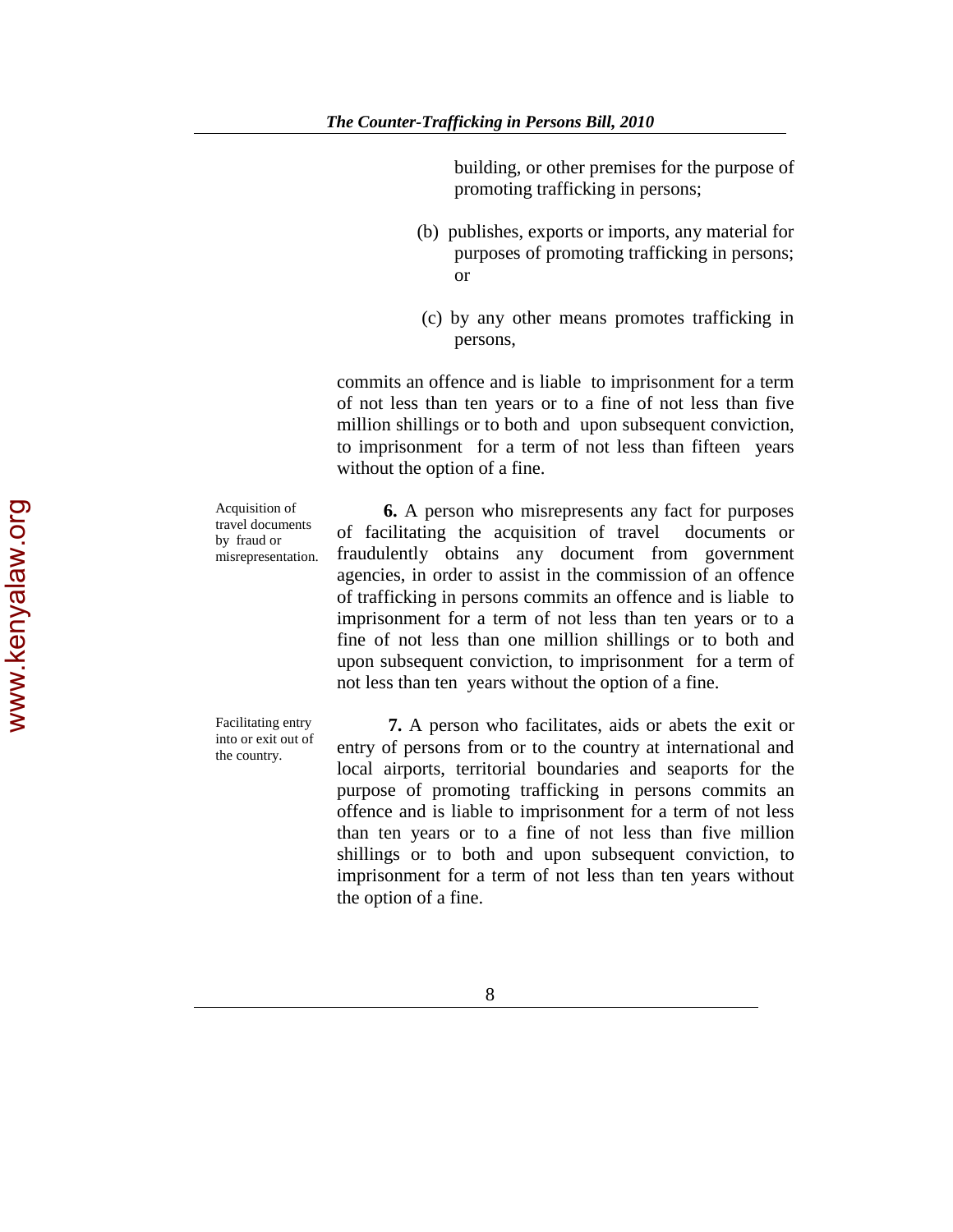Interfering with travel documents and personal effects.

 **8.** A person who-

- (a) confiscates, conceals, alters, destroys or in any other manner deals with any identification or travel documents, of another person in furtherance of trafficking in persons or in order to prevent that other person from leaving the country or seeking redress from the Government or appropriate agencies; or
- (b) confiscates, conceals, destroys or in any other manner deals with personal effects of another person or threatens to do so in furtherance of trafficking in persons or in order to prevent that other person from leaving the country or seeking redress from the Government or appropriate agencies;

commits an offence and is liable to imprisonment for a term of not less than ten years or to a fine of not less than five million shillings or to both and upon subsequent conviction, to imprisonment for a term of not less than ten years without the option of a fine.

Life threatening circumstances or death.

 **9.** Where in the course of commission of an offence under this Act –

- (a) a victim of trafficking in persons suffers any permanent or life-threatening bodily harm; or
- (b) by reason of the act of trafficking in persons, the victim of trafficking in persons dies, or is afflicted with any other life threatening or terminal health condition;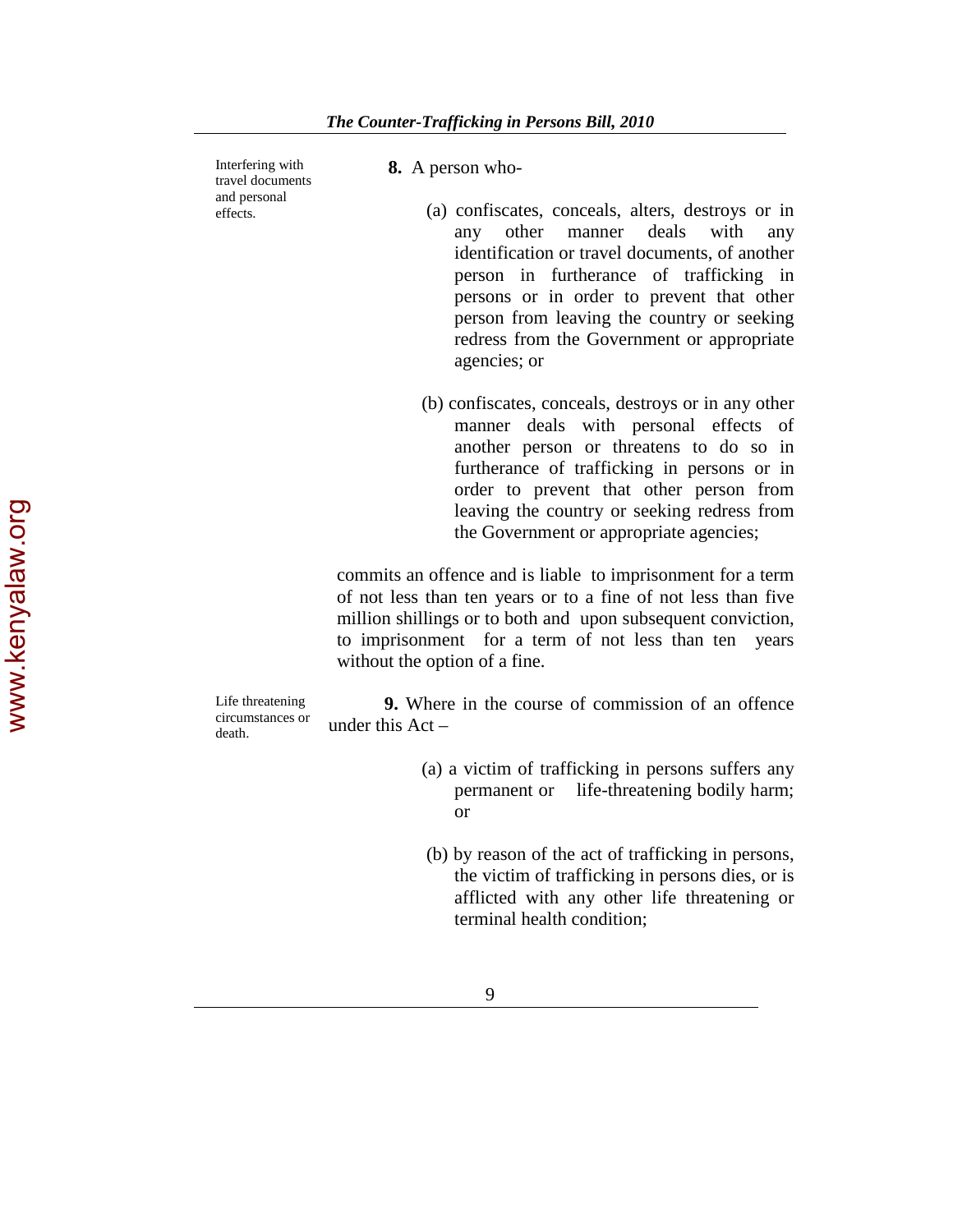a person convicted of the act of trafficking in persons shall be liable to imprisonment for life.

Trafficking in persons for organized crime  **10.** Where in the course of the prosecution of a person under this Act it emerges that, the person being prosecuted engaged in trafficking in persons as part of the activities of an organized criminal group or that person organized or directed other persons to commit an offence as an activity of an organized group, that person is liable to imprisonment for life.

# **PART III-TRIAL OF OFFENDERS AND REMEDIES FOR VICTIMS OF TRAFFICKING IN PERSONS**

Confidentiality. **11.** (1) Law enforcement officers or the court and any other person involved in the investigation or trial of an offence under this Act, shall throughout the investigation or trial observe the right to privacy of the victim of trafficking in persons and of the witnesses.

> (2) The court dealing with the trial of an offence under this Act, may after considering all circumstances and for the best interest of the parties, order that the trial be held in camera.

> (3) A person who discloses the name and personal circumstances of the victim of trafficking in persons or any other information tending to establish the identity of a victim of trafficking in persons and the circumstances of trafficking in persons commits an offence.

> (4) Where a trial is conducted in camera, any person who publishes the proceedings of the court commits an offence.

> (5) A person who commits an offence under this section is liable to imprisonment for a term of not less than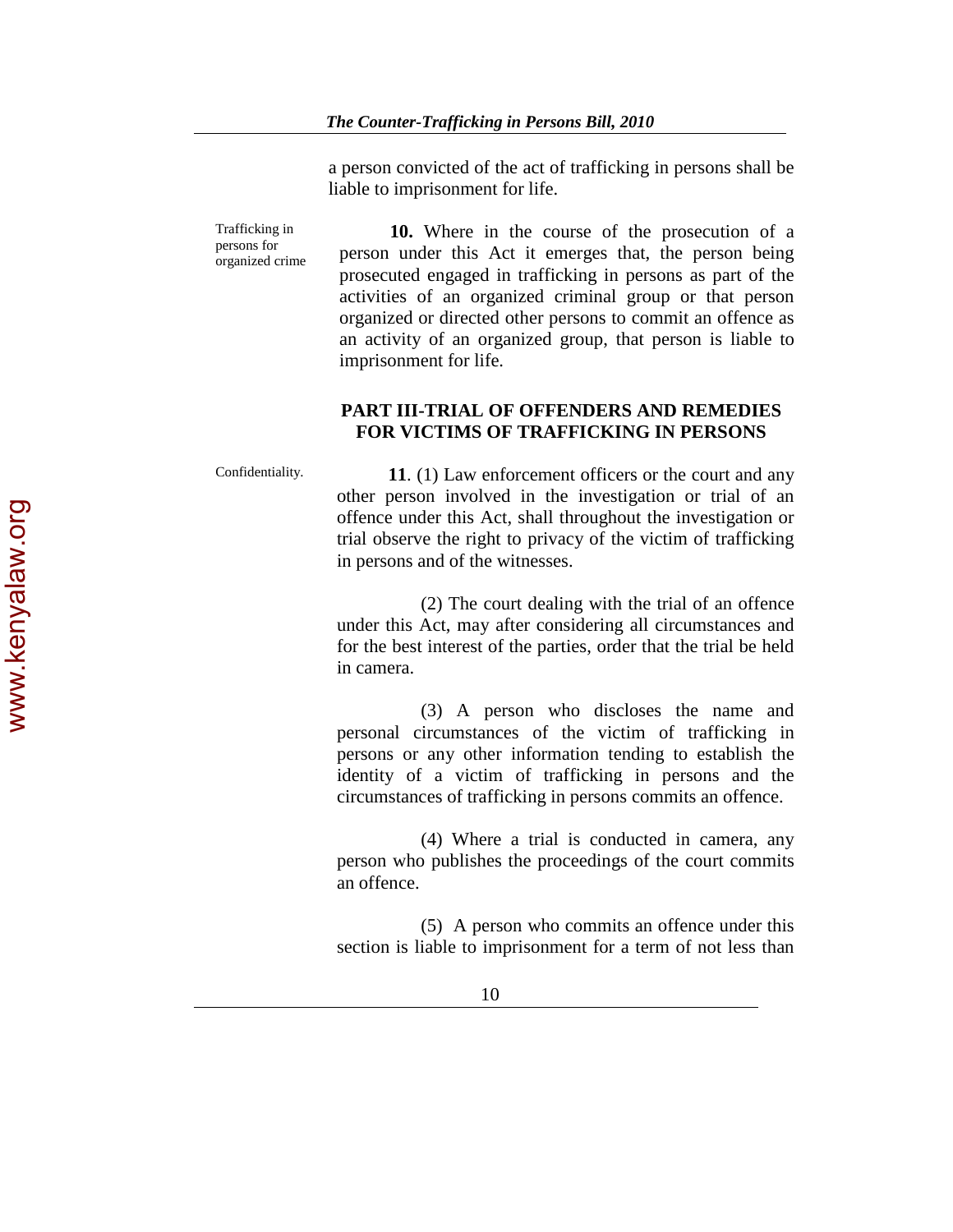one year or to a fine of not less than one hundred thousand shillings or to both, and, in the case of a body corporate, a fine of not less than one million shillings.

Victim impact statement. **12.** The prosecution in criminal proceedings relating to a trial of an offence under this Act, may adduce evidence relating to the circumstances surrounding the commission of an offence and the impact of the offence under this Act upon a victim of trafficking in persons- (a) in order to prove whether an offence was committed under this Act – (i) towards or in connection with the person concerned; or (ii) under coercive circumstances referred to in section 3; (b) for purposes of seeking the imposition by the Court of an appropriate sentence, that relates to the extent of the harm suffered by the victim of trafficking in persons. Restitution. **13.** Where a person is convicted of an offence under this Act, the court may, in addition to any other punishment prescribed under this Act, order the person to make restitution or compensate the victim for- (a) the costs of any medical or psychological treatment; (b) the costs of necessary transportation, accommodation and other living expenses; or (c) any other relief that the court may consider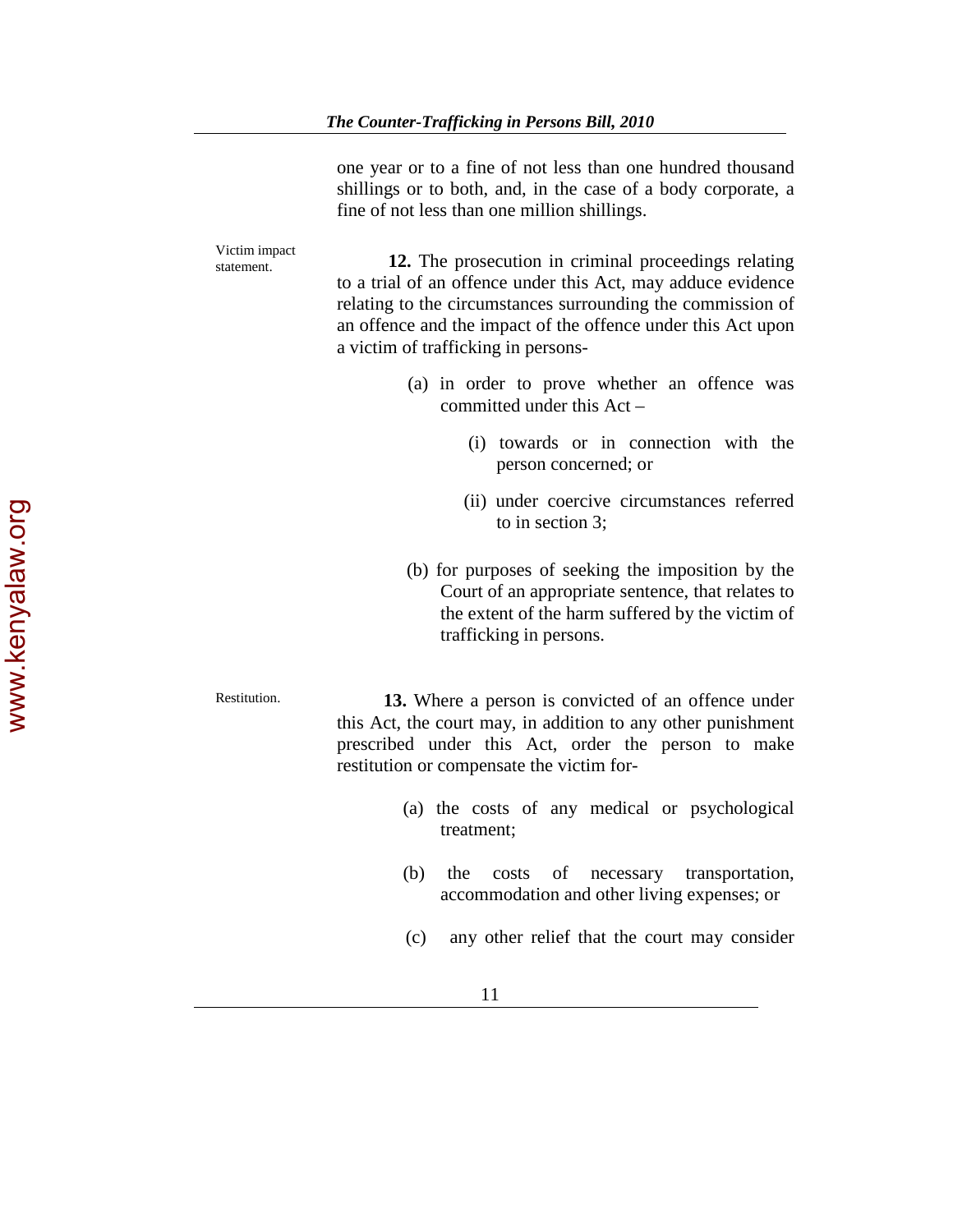just.

| Victim immunity<br>from prosecution                                      | 14. Notwithstanding the provisions of any other law, a<br>victim of trafficking in persons shall not be criminally liable<br>for any offence related to being in Kenya illegally or for any<br>criminal act that was a direct result of being trafficked. |
|--------------------------------------------------------------------------|-----------------------------------------------------------------------------------------------------------------------------------------------------------------------------------------------------------------------------------------------------------|
| Support and<br>protection of<br>victims of<br>trafficking in<br>persons. | 15. (1) The Minister shall in consultation with the<br>Advisory Committee formulate plans for the provision of<br>appropriate services for victims of trafficking in persons and<br>children accompanying the victims, including-                         |
|                                                                          | (a) return to and from Kenya;                                                                                                                                                                                                                             |
|                                                                          | (b) resettlement;                                                                                                                                                                                                                                         |

- (c) re-integration;
- (d) appropriate shelter and other basic needs;
- (e) psychosocial support;
- (f) appropriate medical assistance;
- (g) legal assistance or legal information, including information on the relevant judicial and administrative proceedings; or
- (h) any other necessary assistance that a victim may require.

 (2) When developing the plans under subsection (1), the Minister shall consider the age, gender, and the special needs of children and persons with disabilities and the personal circumstances of each victim of trafficking in persons.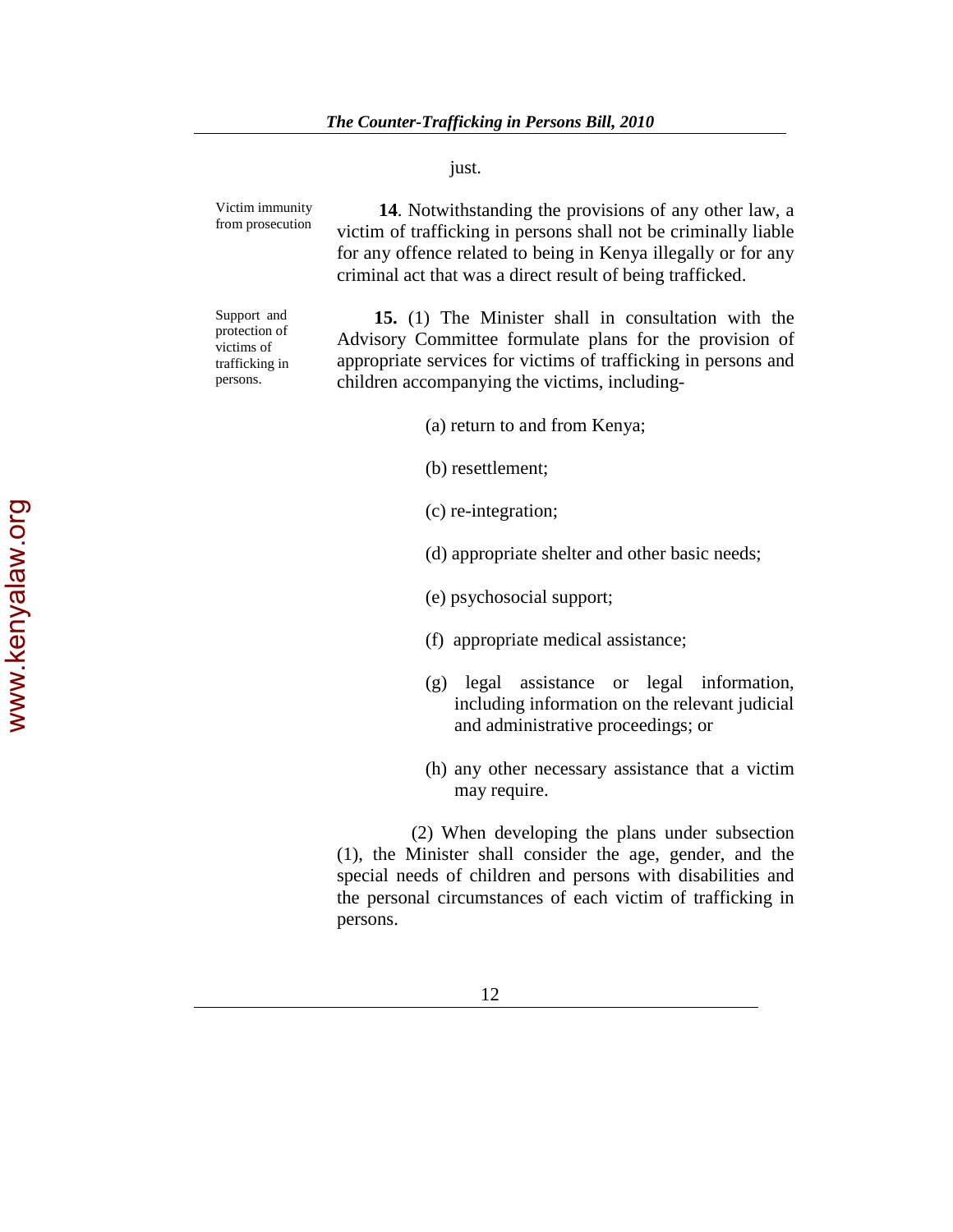(3) Victims of trafficking in persons may be eligible to work for gain for the duration of their necessary presence in Kenya.

 (4) Notwithstanding the provisions of any other law, the victims of trafficking in persons shall be permitted to remain in Kenya until legal proceedings are concluded and may by order of court in such proceedings be allowed to bring their children.

 (5) In all dealings with a trafficked person, any Government officer dealing with the victim or any other person who by virtue of duty is dealing with the victim shall ensure that all communication with that person is in a language that the person understands.

 (6) The support services provided under this section shall be available to victims of trafficking in persons regardless of their nationality.

 **16.** Where a victim of a trafficking in persons offence

Trafficked person exempt from paying fees in civil suits.

institutes civil action for damages, the victim of trafficking in persons shall be exempt from the payment of court fees.

Confiscation and forfeiture of proceeds of crime.

 **17.** (1) In addition to any other penalty prescribed for an offence under this Act and under any other written law, the Court may order the confiscation and forfeiture, of all the proceeds of crime in favour of the Fund.

 (2) All awards for damages shall be taken from the personal and separate property of the person who committed the offence and where the property is insufficient, the balance shall be taken from the Fund.

 (3) Where the proceeds of crime are destroyed, diminished in value or otherwise rendered worthless by any act or omission of the person who committed the offence,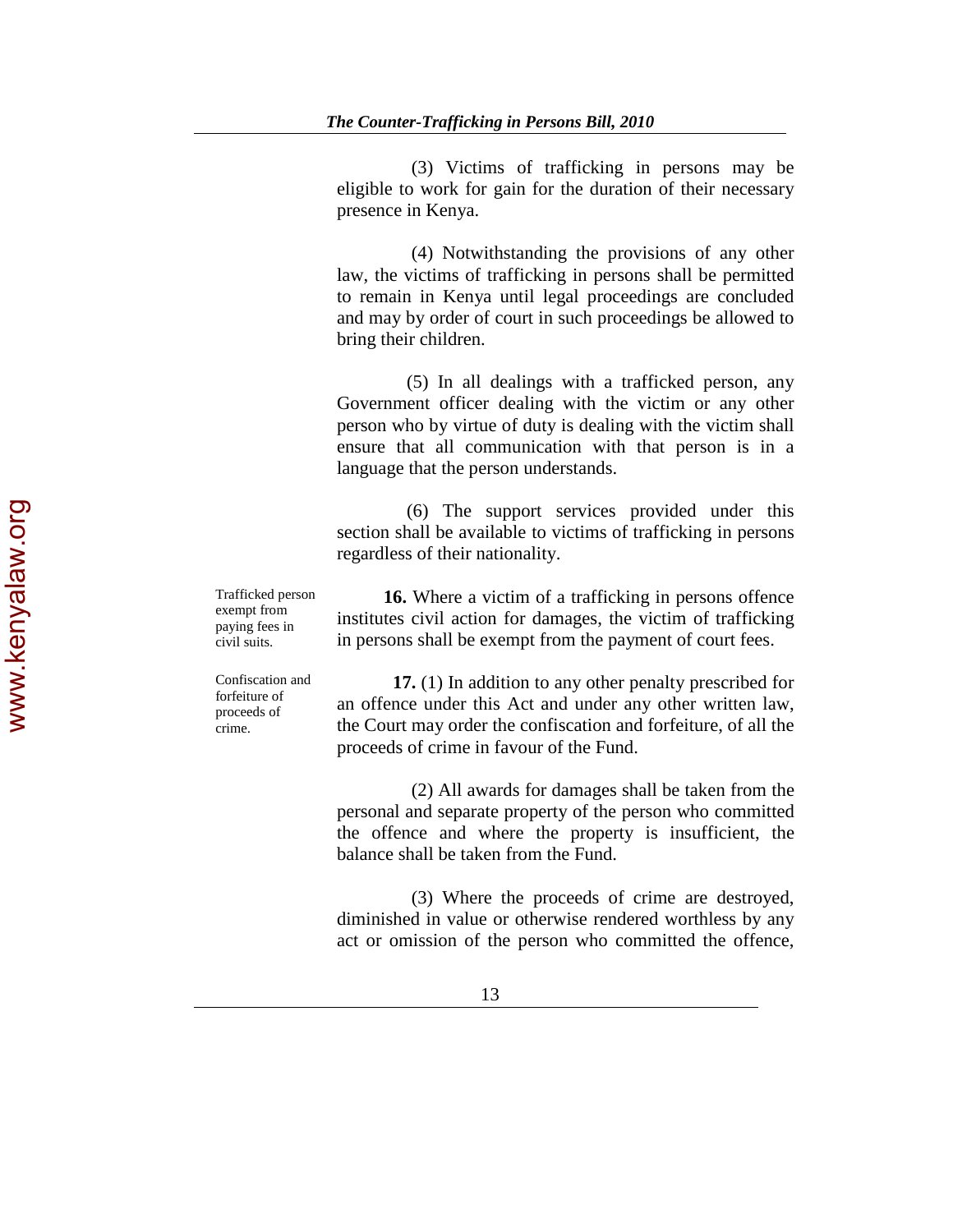directly or indirectly, or have concealed, removed, converted or transferred to prevent them from being found or to avoid forfeiture or confiscation, the offender shall, in addition to any other penalty be ordered to pay the amount equal to the value of the proceeds of crime.

Repatriation of trafficked persons to and from Kenya.

 **18.** (1) Subject to this Act the Minister responsible for immigration matters may arrange for the repatriation of the victims of trafficking in persons to their place of origin.

 (2) Where a Kenyan victim of trafficking in persons across the borders does not have proper documentation, the Government shall issue the necessary travel documents to enable the victim of trafficking in persons to travel and re-enter the country.

 (3) Where, in the opinion of the Minister for the time being in charge of immigration, the repatriation of a victim of trafficking in persons from Kenya is likely to or would expose the trafficked person to danger, the Minister may permit the trafficked person to continue staying in Kenya for such period as the Minister may consider fit.

# **PART IV-THE COUNTER-TRAFFICKING IN PERSONS ADVISORY COMMITTEE**

Establishment of the Advisory Committee.

**19.** (1) There is established a Committee to be known as the Counter Trafficking in Persons Advisory Committee.

. (2) The Counter Trafficking in Persons Advisory Committee shall consist of the following members-

- (a) the Permanent Secretary, in the Ministry responsible for Home Affairs who shall be the Secretary;
- (b) the Permanent Secretary, in the Ministry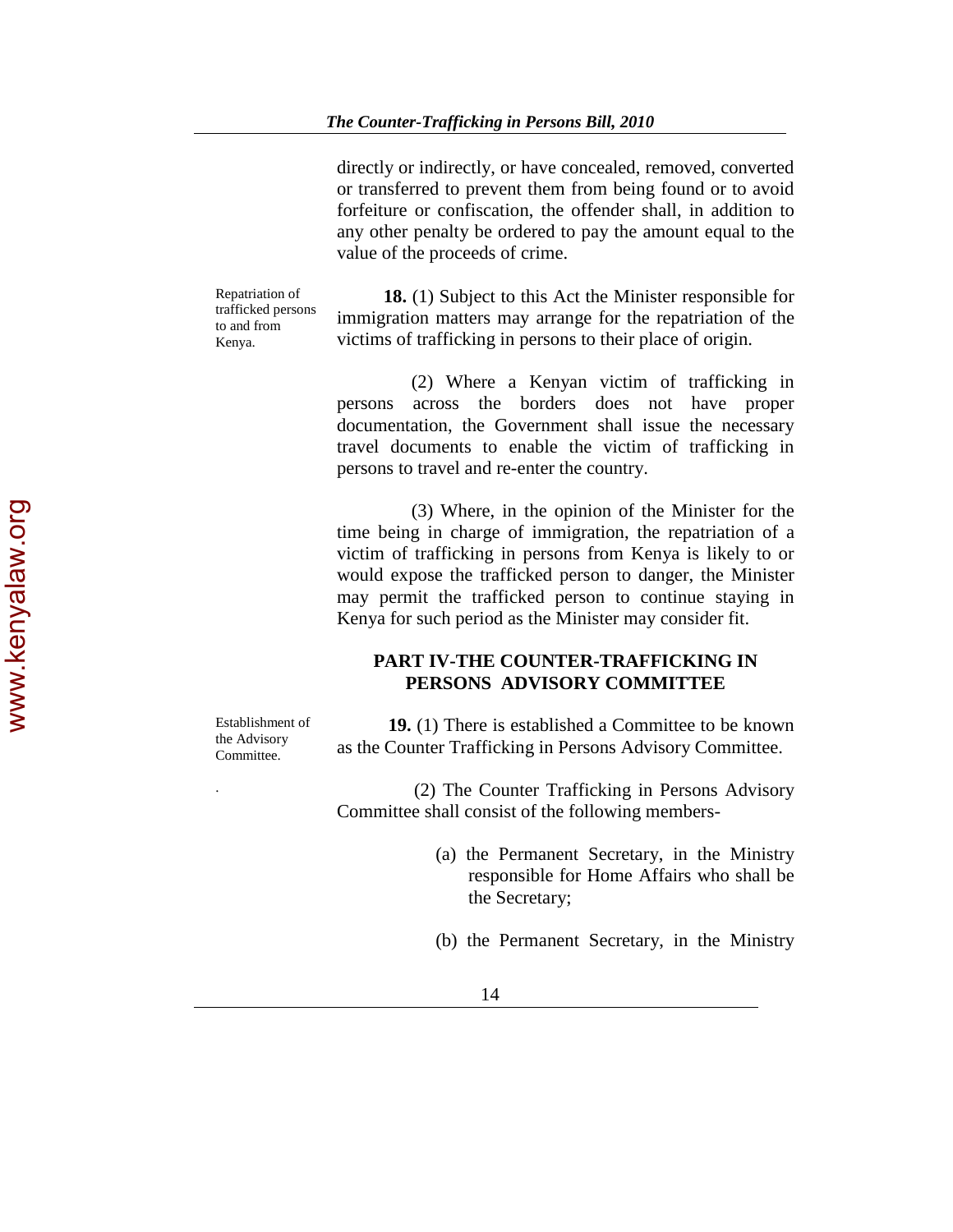responsible for matters relating to immigration;

- (c) the Permanent Secretary, in the Ministry responsible for matters relating to foreign affairs;
- (d) the Permanent Secretary, in the Ministry responsible for matters relating to gender;
- (e) the Permanent Secretary, in the Ministry responsible for matters relating to children;
- (f) the Permanent Secretary, in the Ministry responsible for matters relating to labour;
- (g) the Permanent Secretary, in the Ministry responsible for matters relating to health;
- (h) the Permanent Secretary, ministry for the time being responsible for matters relating to tourism;
- (i) the Attorney General;
- (j) the Commissioner of Police;
- (k) a representative of the Kenya National Commission for Human Rights;
- (l) two representatives from civil society dealing with issues relating to women; and children with proven record of involvement in the prevention and suppression of trafficking in persons;
- (m) one person nominated by the Central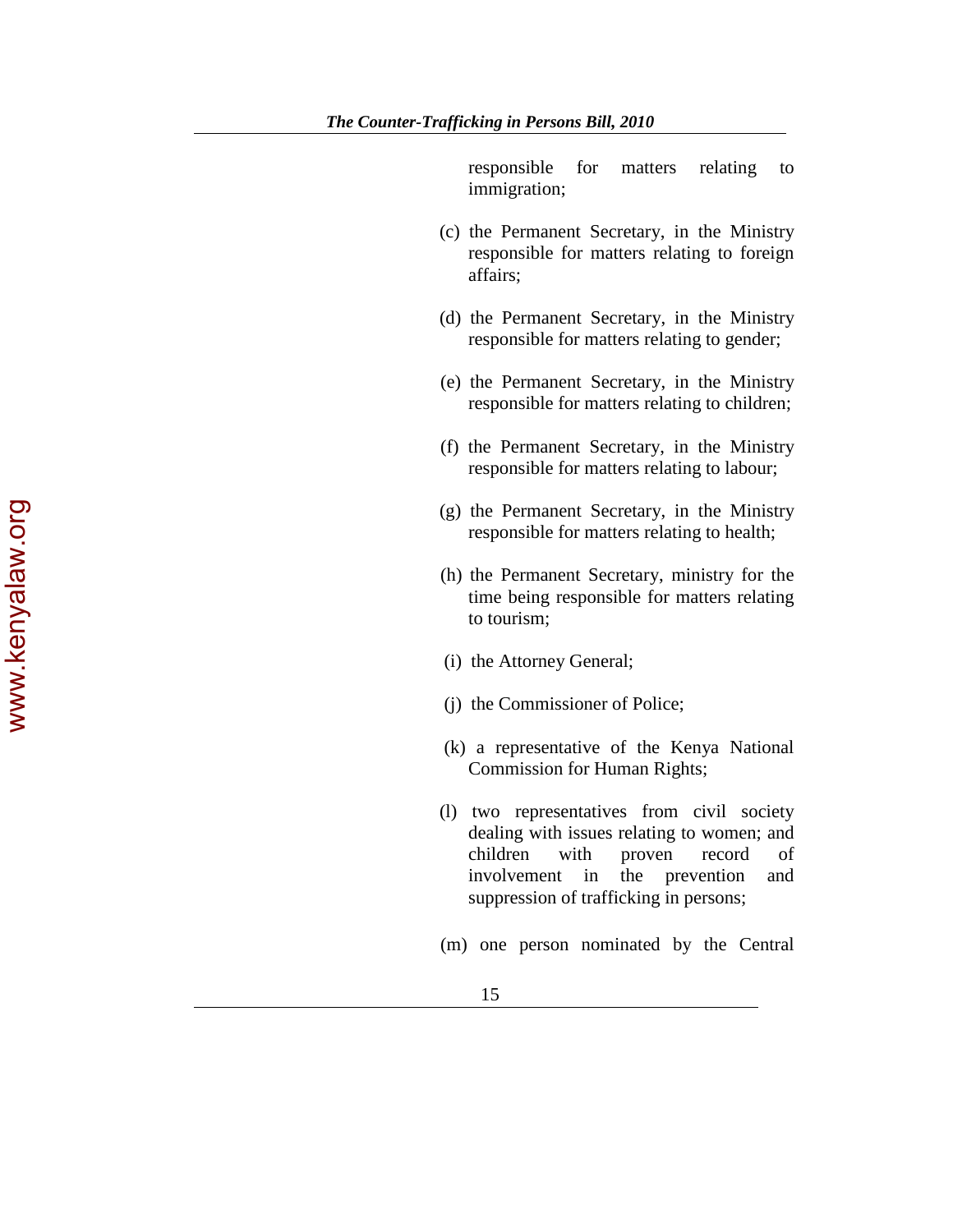Organization of Trade Unions;

(n) one person nominated by the Federation of Kenya Employers;

 (3) The persons appointed under paragraph (2) (l), (m) and (n) shall be appointed by the Minister and shall hold office for a term of three years, which shall be renewable for a further one term.

 (4) The Secretariat of the Advisory Committee shall reside at the Ministry responsible for matters relating home affairs.

 (5) The conduct and regulation of the business and affairs of the Advisory Committee shall be as provided in the Schedule.

 (6) Except as provided in the First Schedule, the Advisory Committee may regulate its own procedure.

Functions of the Advisory Committee.

 **20.** (1) The functions of the Advisory Committee shall be to advise the Minister on inter-agency activities aimed at combating trafficking and the implementation of preventive, protective and rehabilitative programmes for trafficked persons.

 (2) Without prejudice to the generality of subsection (1) the Advisory Committee shall advise the Minister on-

- (a) formulation of a comprehensive and integrated program to prevent and suppress the trafficking in persons;
- (b) coordination of policies and programmes of the agencies to effectively address the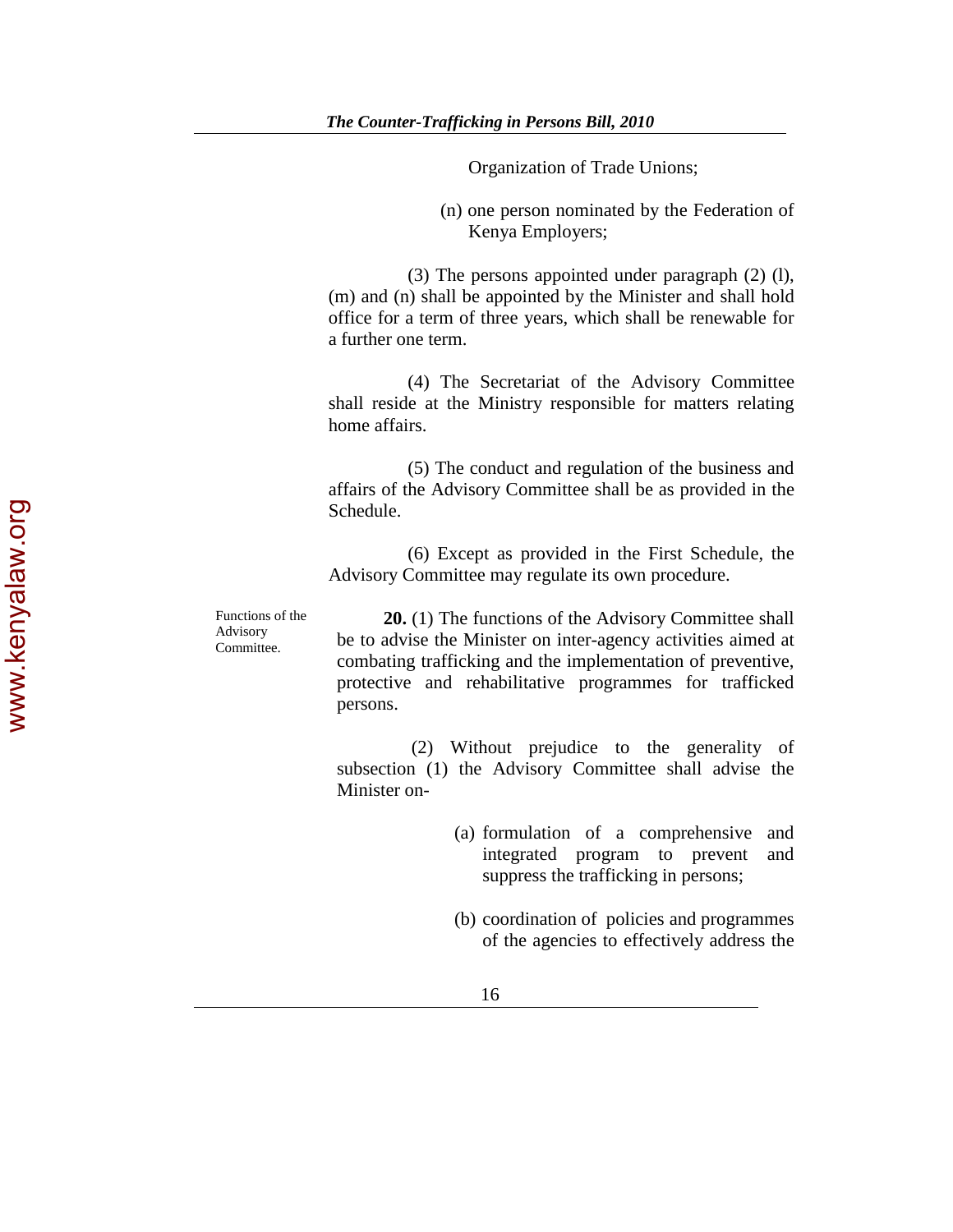issues and problems attendant to trafficking in persons;

- (c) coordination of the dissemination of information on the law and the issues relating to trafficking in persons through concerned agencies and nongovernmental organizations;
- (d) formulation of programmes for the reintegration of both locally and internationally trafficked persons;
- (e) monitoring and evaluation of the progress of Kenya with respect to prevention, protection and prosecution efforts relating to trafficking in persons;
- (f) consultation and advocacy with Government departments and agencies and non-governmental organizations, to advance the purposes of this Act;
- (g) compilation and documentation of data and information on cases of trafficking in persons for purposes of policy formulation and program direction;
- (h) development of mechanisms to ensure the timely, coordinated, and effective response to cases of trafficking in persons;
- (i) measures to enhance cooperative efforts and mutual assistance between Kenya and other countries through bilateral and multilateral arrangements to prevent and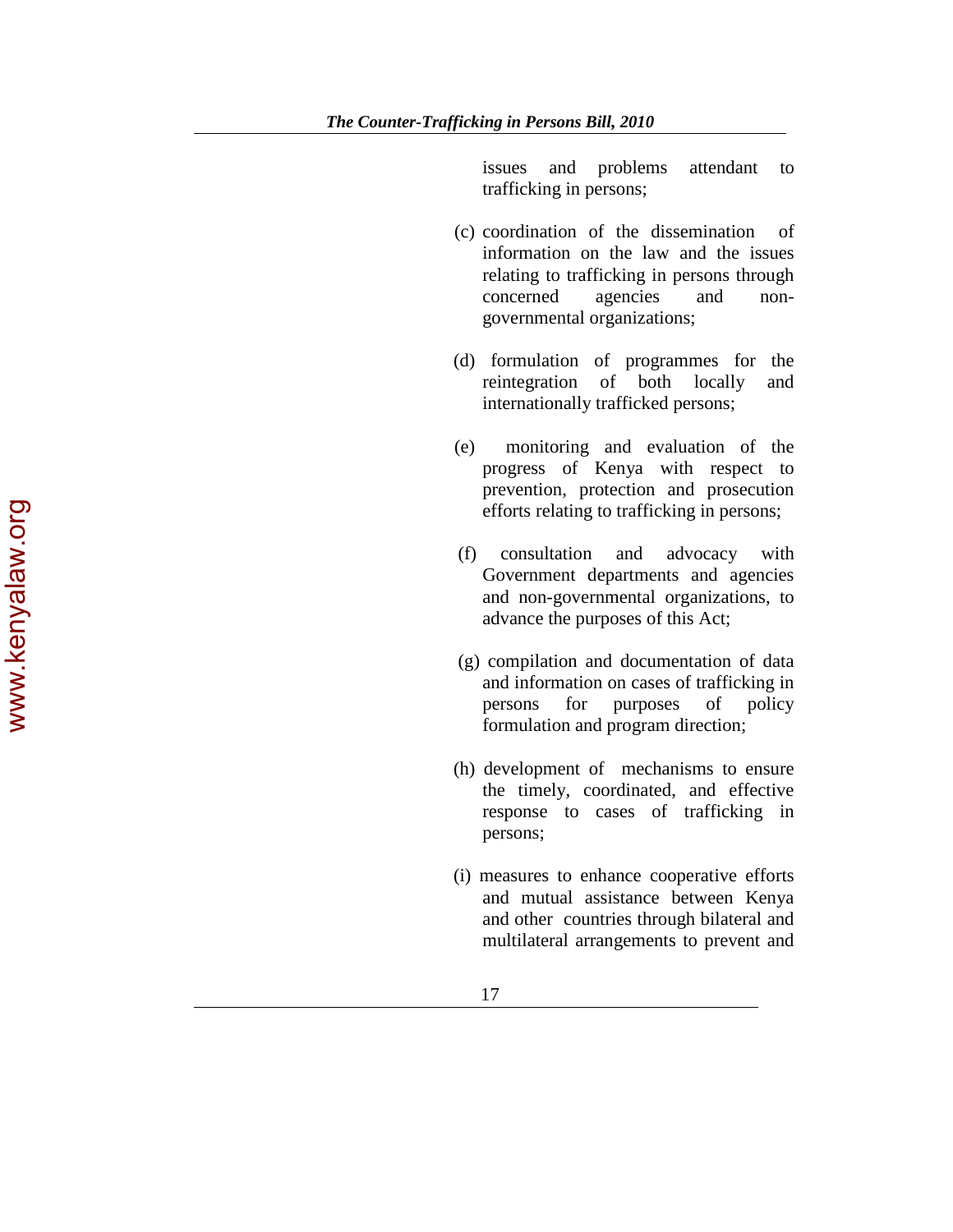suppress international trafficking in persons;

- (j) measures necessary to rehabilitate victims of trafficking in persons and in particular the-
	- (i) implementation of rehabilitative programmes including education and protective programmes for the victims of trafficking in persons;
	- (ii) provision of counselling services and temporary shelter to victims of trafficking in persons; and
	- (iii) establishment of centres and programmes for intervention at various levels of the community;
- (k) mechanisms to screen persons entering or leaving Kenya to determine if they are victims of trafficking in persons;
- (l) public information campaigns against trafficking in persons;
- (m) establishment of and support community based initiatives that address trafficking in persons.
- (n) implementation of effective preemployment orientation seminars and pre-departure counselling programmes to applicants for overseas employment;
- (l) such other functions necessary for the

www.kenyalaw.org www.kenyalaw.org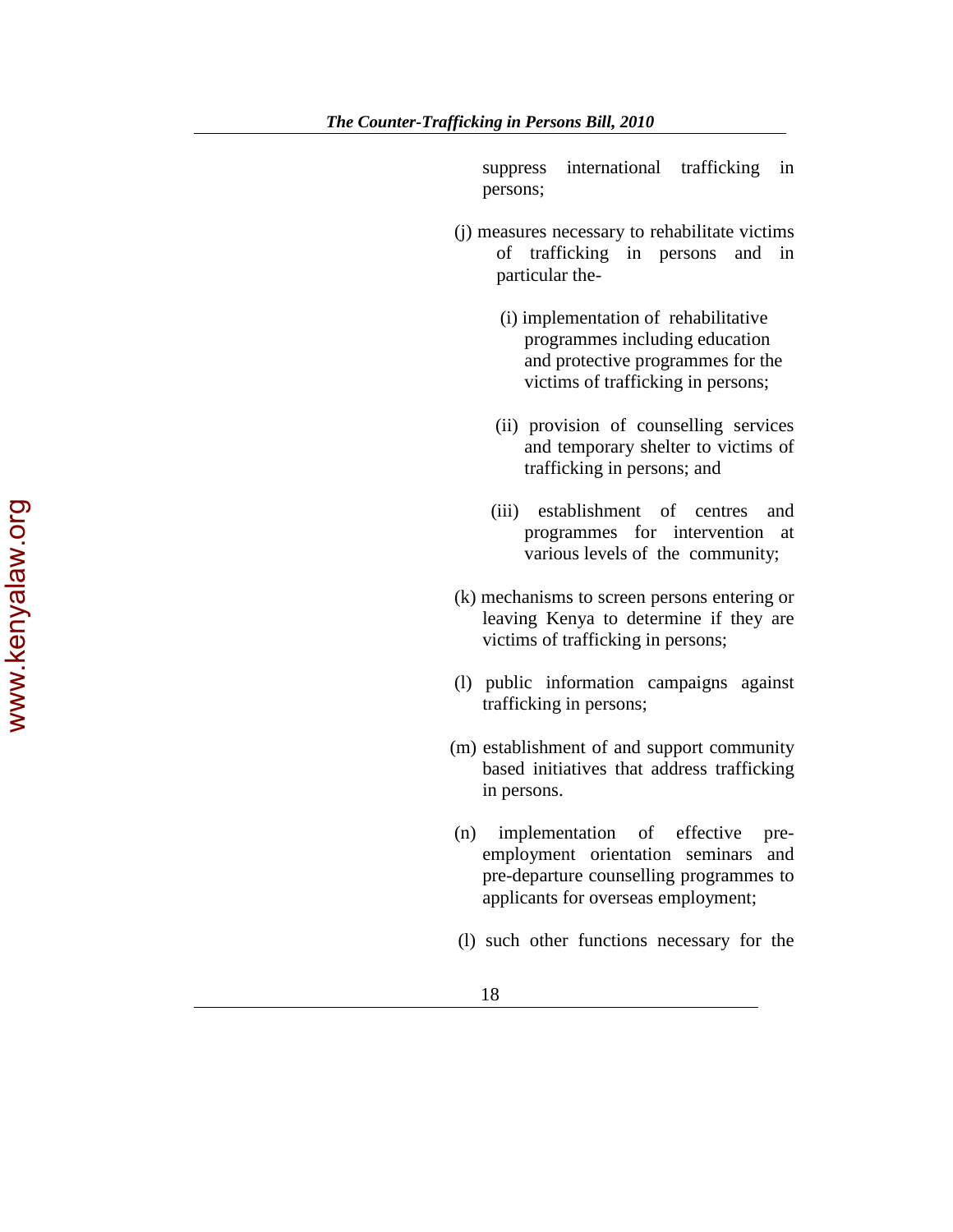implementation of this Act.

Reporting Reporting **21.** The Advisory Committee shall submit to the requirements. Minister and to the National Assembly, an annual report of the policies, programmes and activities relating to the implementation of this Act.

# **PART V- NATIONAL ASSISTANCE TRUST FUND FOR VICTIMS OF TRAFFICKING IN PERSONS**

Establishment of

**22.** (1) There is established a Fund to be known as the National Assistance Trust Fund for Victims of Trafficking in persons.

 (2) The Fund shall be used for the assistance of victims of trafficking in persons.

Sources of the

Sources of the **23.** (1) The sources of the Fund shall be -<br>Fund.

- (a) income generated by investments made by the Board of Trustees; and
- (b) confiscated and forfeited proceeds of crime under section 17; or
- (c) any donation made for purposes of the Fund.

 (2) Without limiting the generality of section 22(2), the Board of Trustees may make payments out of the Fund for-

- (a) the expenses arising out of assistance to the victims of trafficking in persons in the manner referred to in section 15;
- (b) the balance of damages under section 17 (2); and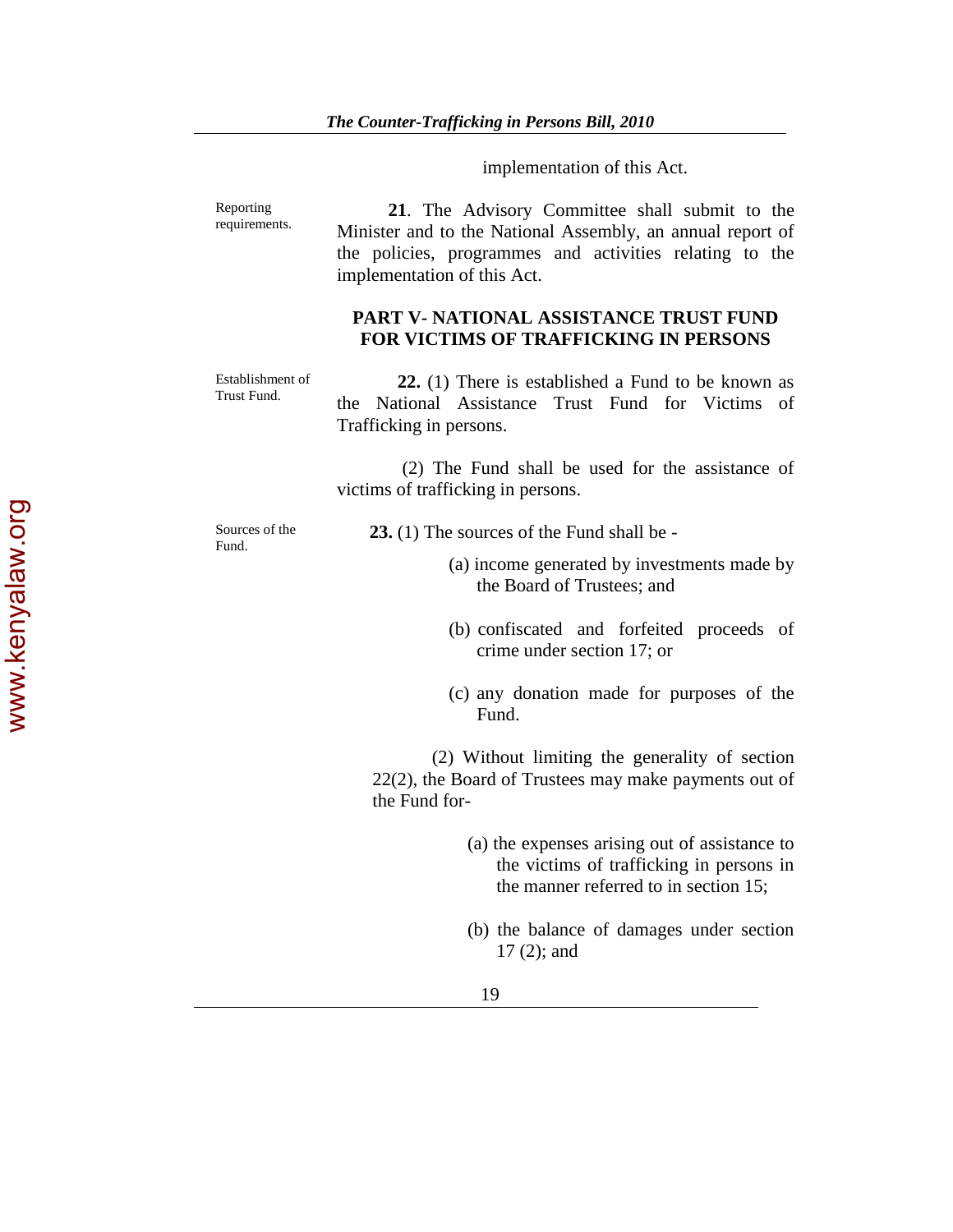(c) such other purposes as the Advisory Committee may recommend.

Board of Trustees. **24.** (1) The Fund shall be administered by a Board of Trustees which shall consist of-

- (a) the Secretary of the Advisory Committee;
- (b) one person with experience in financial management; and
- (c) one person conversant with issues relating to trafficking in persons.

 (2) The members of the Board of Trustees under (1) (b) and (c)shall be appointed by the Minister, by a notice in the Gazette on such terms as he deems fit.

 (3) The Board of Trustees shall conduct its affairs in accordance with regulations prescribed by the Minister and subject to the law relating to trustees.

### **PART VI- MISCELLANEOUS PROVISIONS**

Extra-territorial

Extra-territorial **25.** (1) A citizen of Kenya, or a person who jurisdiction. permanently resides in Kenya, who commits an act outside Kenya that constitutes an offence under this Act if committed in Kenya, commits such an offence and is liable on conviction to the same penalty prescribed for such offence under this Act.

> (2) A person may not be convicted of an offence under subsection (1) if such a person has been acquitted or convicted in the country where that offence was committed**.**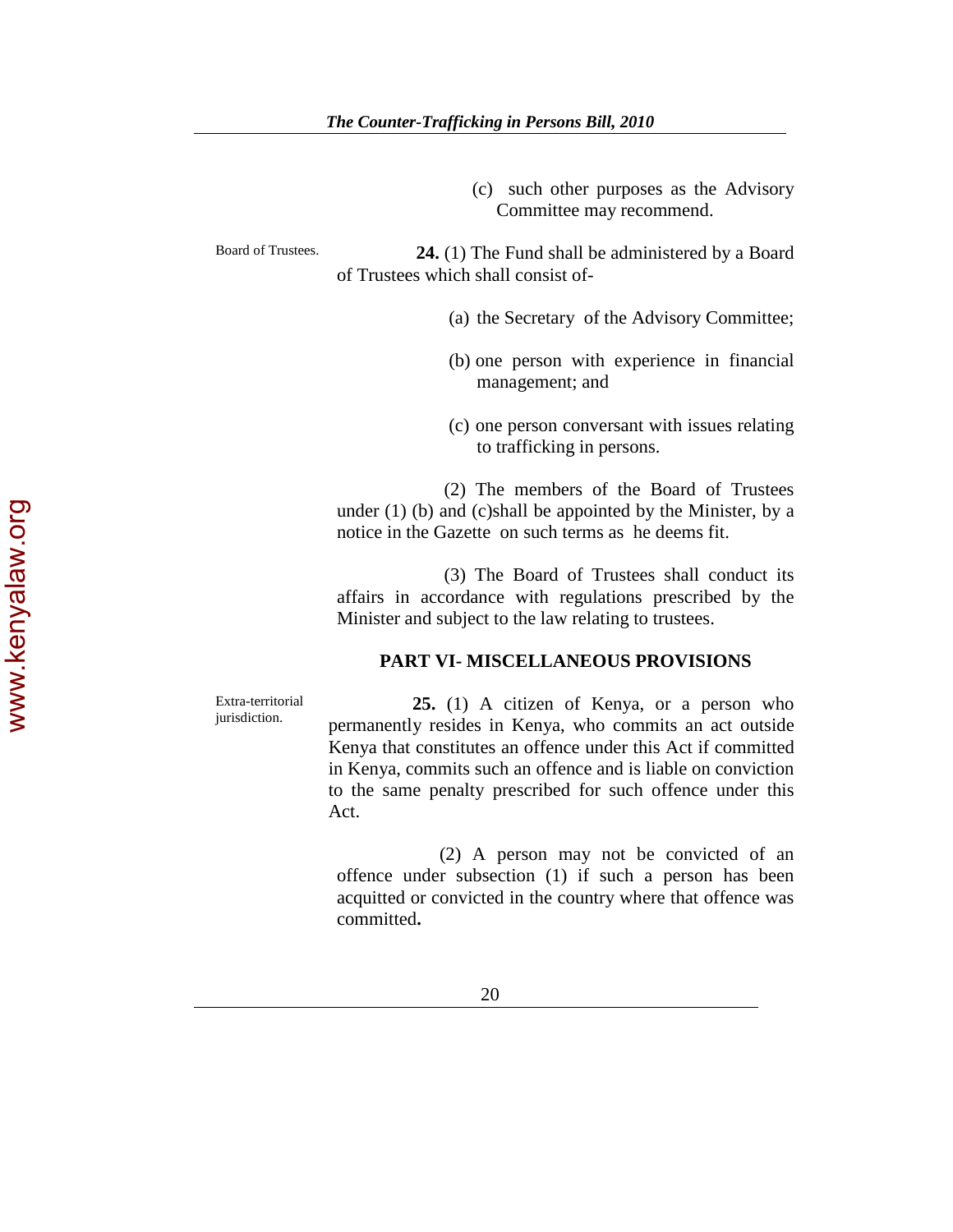| Other penalties.             | <b>26.</b> (1) Where a person who is not a citizen has<br>been convicted of an offence under this Act, the person shall<br>be deported immediately after serving the sentence and shall<br>stand barred permanently from re-entering Kenya.                                                                                                                                                                                                                                                                       |
|------------------------------|-------------------------------------------------------------------------------------------------------------------------------------------------------------------------------------------------------------------------------------------------------------------------------------------------------------------------------------------------------------------------------------------------------------------------------------------------------------------------------------------------------------------|
|                              | (2) Any employee or official of a Government<br>agency who issues or approves the issuance of travel<br>documents or other documents to any person or who fails to<br>observe the prescribed procedures and the requirement as<br>provided for in any law, with the intention of assisting in the<br>commission of an offence under this Act, commits an<br>offence and is liable to imprisonment for a term of not less<br>than twenty years or to a fine of not less than five million<br>shillings or to both. |
|                              | (3) Where an offender had adopted, fostered or<br>had a child in guardianship who is the subject of an offence<br>under this Act, the court seized of the matter shall rescind<br>the adoption, fostering or guardianship of the child and the<br>child shall be dealt with in accordance with the provisions of<br>the Children Act, 2001.                                                                                                                                                                       |
| Consequential<br>amendments. | 27. The Acts identified in the Second Schedule are<br>amended in the manner set out in that Schedule.                                                                                                                                                                                                                                                                                                                                                                                                             |
| Regulations.                 | The Minister may, in consultation with the<br>28.<br>Advisory Committee, make Regulations regarding-                                                                                                                                                                                                                                                                                                                                                                                                              |
|                              | (a) any matter which is required or permitted by<br>this Act to be prescribed;                                                                                                                                                                                                                                                                                                                                                                                                                                    |
|                              | (b) the inter-sectoral implementation of this Act;                                                                                                                                                                                                                                                                                                                                                                                                                                                                |
|                              | (c) the repatriation process;                                                                                                                                                                                                                                                                                                                                                                                                                                                                                     |
|                              | (d) the conduct of affairs of the Board of<br>Trustees; and                                                                                                                                                                                                                                                                                                                                                                                                                                                       |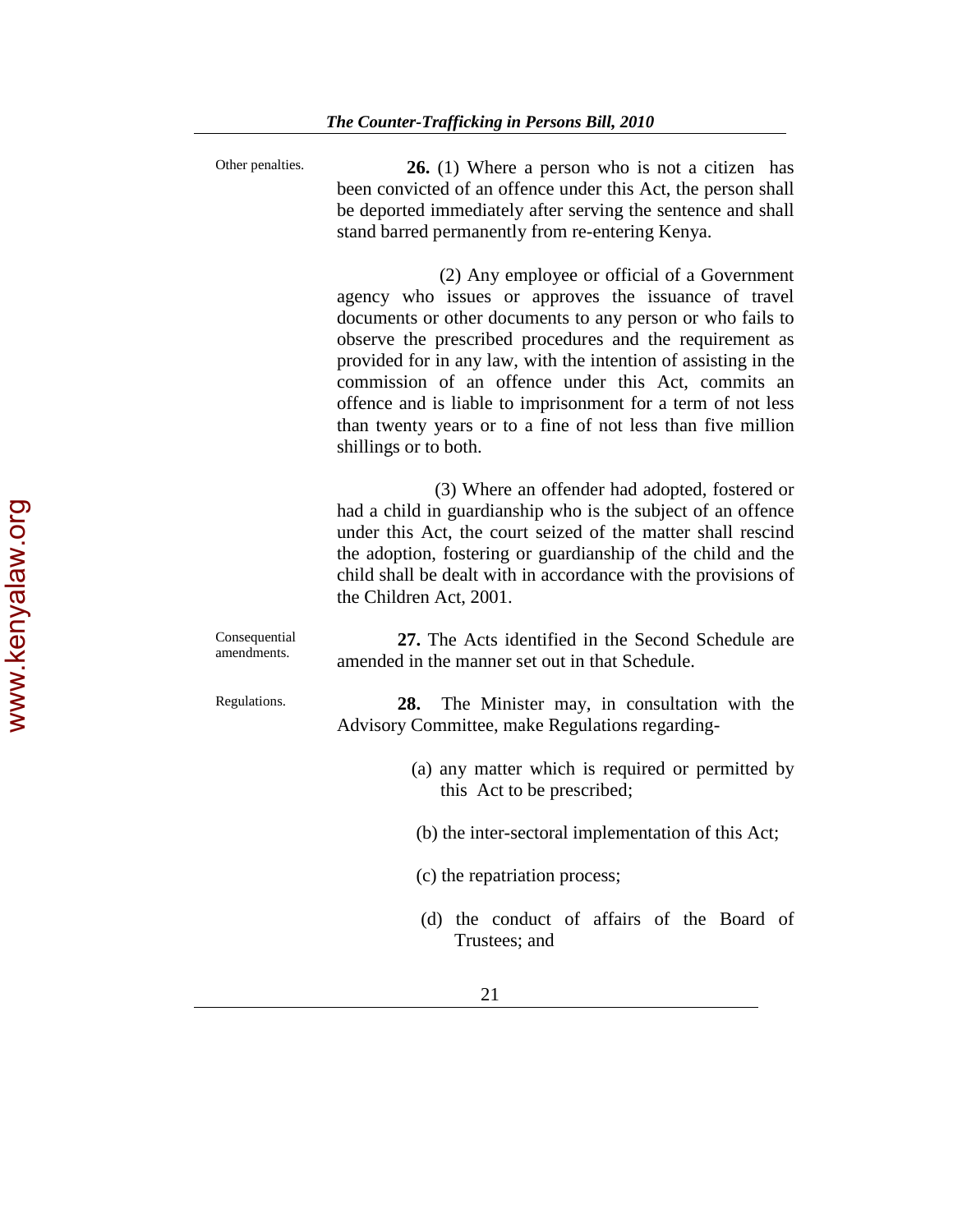(e) any other matter, which is necessary or expedient to prescribe in order to achieve or promote the objects of this Act.

### **FIRST SCHEDULE** (sec. 19(6))

**ADVISORY COMMITTEE**

# **CONDUCT OF BUSINESS AND AFFAIRS OF THE**

Tenure of office. **1.** (1) Any member of the Committee appointed under section 19(2) (l), (m) and (n) shall, subject to the provisions of this Schedule, hold office for a period of three years, on such terms as may be specified in the instrument of appointment, but shall be eligible for re-appointment for one further term of three years**.** 

Vacation of office

Vacation of office **2.** A member appointed under section 19(2) (l), (m) and by member (n) may at any time resign from office by notice in writing to the Minister.

Removal of office<br>by member

by member **3**. (1) A member may be removed from office if the

member-

- (a) is adjudged bankrupt or enters into a composition scheme or arrangement with his creditors; or
- (b) is convicted of an offence involving dishonesty or fraud; or
- (c) is convicted of a criminal offence and sentenced to imprisonment for a term exceeding six months or to a fine exceeding ten thousand shillings; or
- (d) is incapacitated by prolonged physical or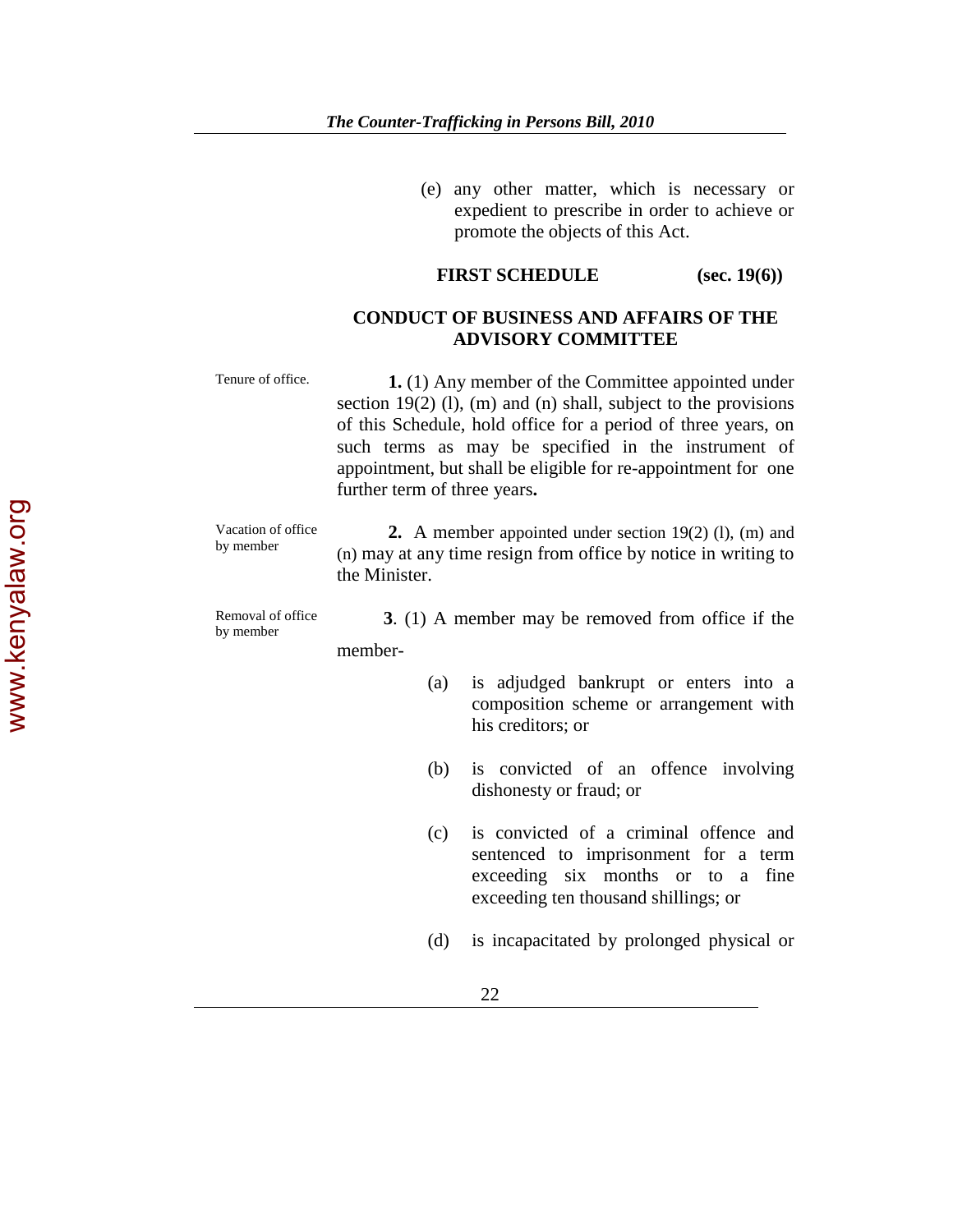mental illness or is becomes otherwise unfit to discharge his duties as a member of the Advisory Committee; or

(e) fails to comply with the provisions of this Act relating to disclosure.

Meeting s of the Advisory Committee.

**4.**(1) The Advisory Committee shall meet not less than four times in every financial year and not more than three months shall elapse between the date of one meeting and the date of the next meeting.

 (2) Notwithstanding the provisions of subparagraph (1), the Chairperson may call a meeting at any time where it is considered expedient for the transaction of the business of the Advisory Committee, by giving to the members a written notice of not less than seven days.

 (3) The members of the Advisory Committee shall, at the first meeting of the Advisory Committee, elect from amongst their number, a Chairperson and Vice Chairperson who shall not be of the same gender.

 (4) The quorum for the conduct of the business of the Advisory Committee shall be eight members.

(5) The Chairperson shall preside at every meeting of the Advisory Committee at which he is present but, in his absence the vice-Chairperson shall preside over the meeting.

 (6) Where both the Chairperson and the vice-Chairperson are absent, the members present shall elect one of their number who shall, with respect to that meeting and the business transacted thereat, have all the powers of the Chairperson.

(7) Unless a unanimous decision is reached, a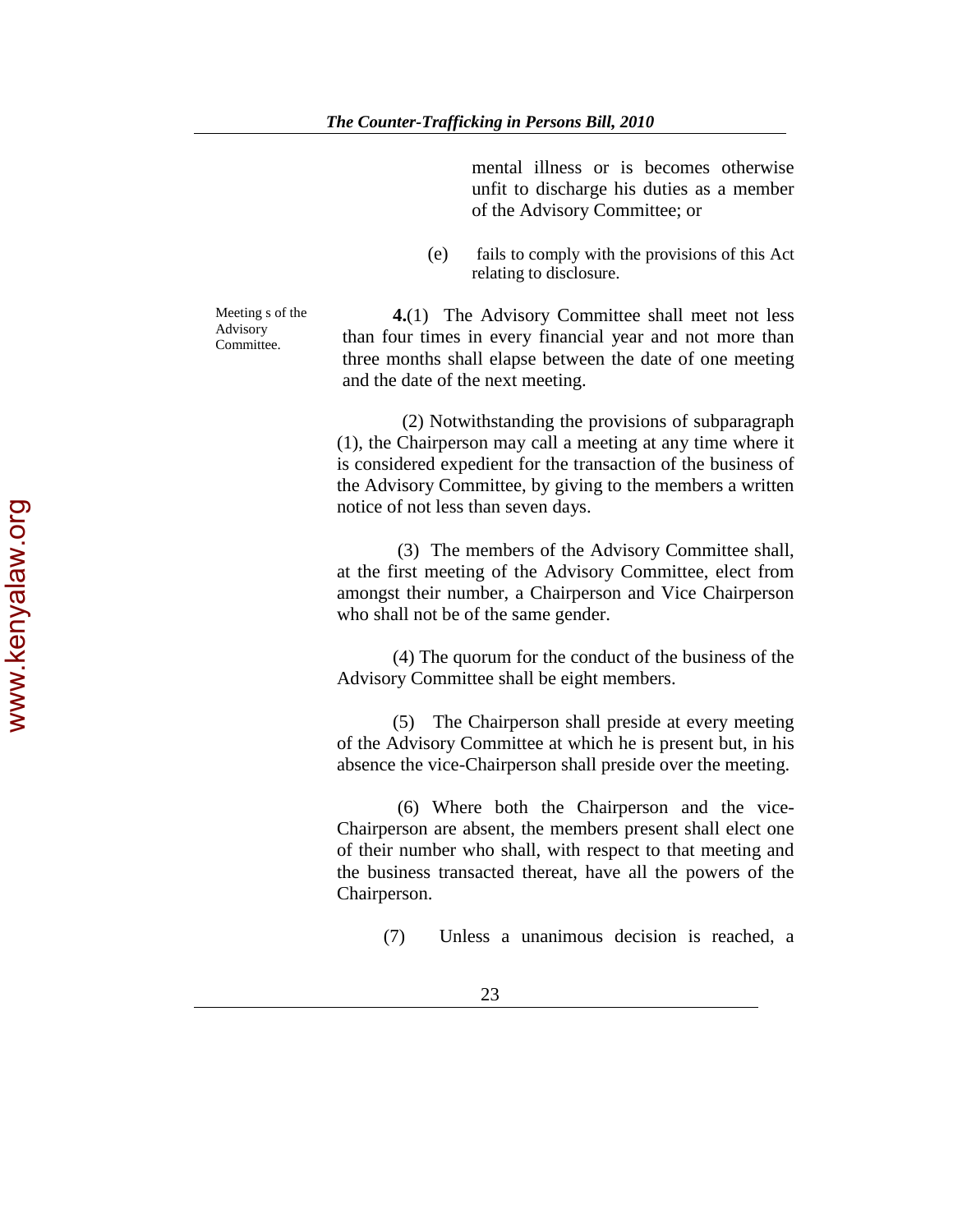decision on any matter before the Advisory Committee shall be by a majority of votes of the members present and, in the case of an equality of votes, the Chairperson or the person presiding shall have a casting vote.

 (8) Subject to sub-paragraph (4), no proceedings of the Advisory Committee shall be invalid by reason only of a vacancy among the members thereof.

 (9) Subject to the provisions of this Schedule, the Advisory Committee may determine its own procedures at meetings and the procedure for the attendance of any other persons at its meetings.

Minutes of the Advisory Committee.

 **5.** The Advisory Committee shall cause minutes of all resolutions and proceedings of meetings of the Advisory Committee to be entered in books kept for that purpose.

### **SECOND SCHEDULE**

### **CONSEQUENTIAL AMENDMENTS**

Amendment of section 260 of the Cap.63. **1.** Section 260 of the Penal Code is amended by deleting the words "or slavery, or to the unnatural lust of any person".

Insertion of new section 266A into Cap.63.

 **2.** The Penal Code is amended by inserting a new section immediately after section 266 as follows-

**266A**. Where it appears that any of the offences specified under this Part is committed for the purpose of exploitation, the person committing the offence shall be charged with the appropriate offence as specified in the Counter Trafficking in Persons Act.

Repeal of section 264 of Cap.63.

**3.** The Penal Code is amended by repealing section 264.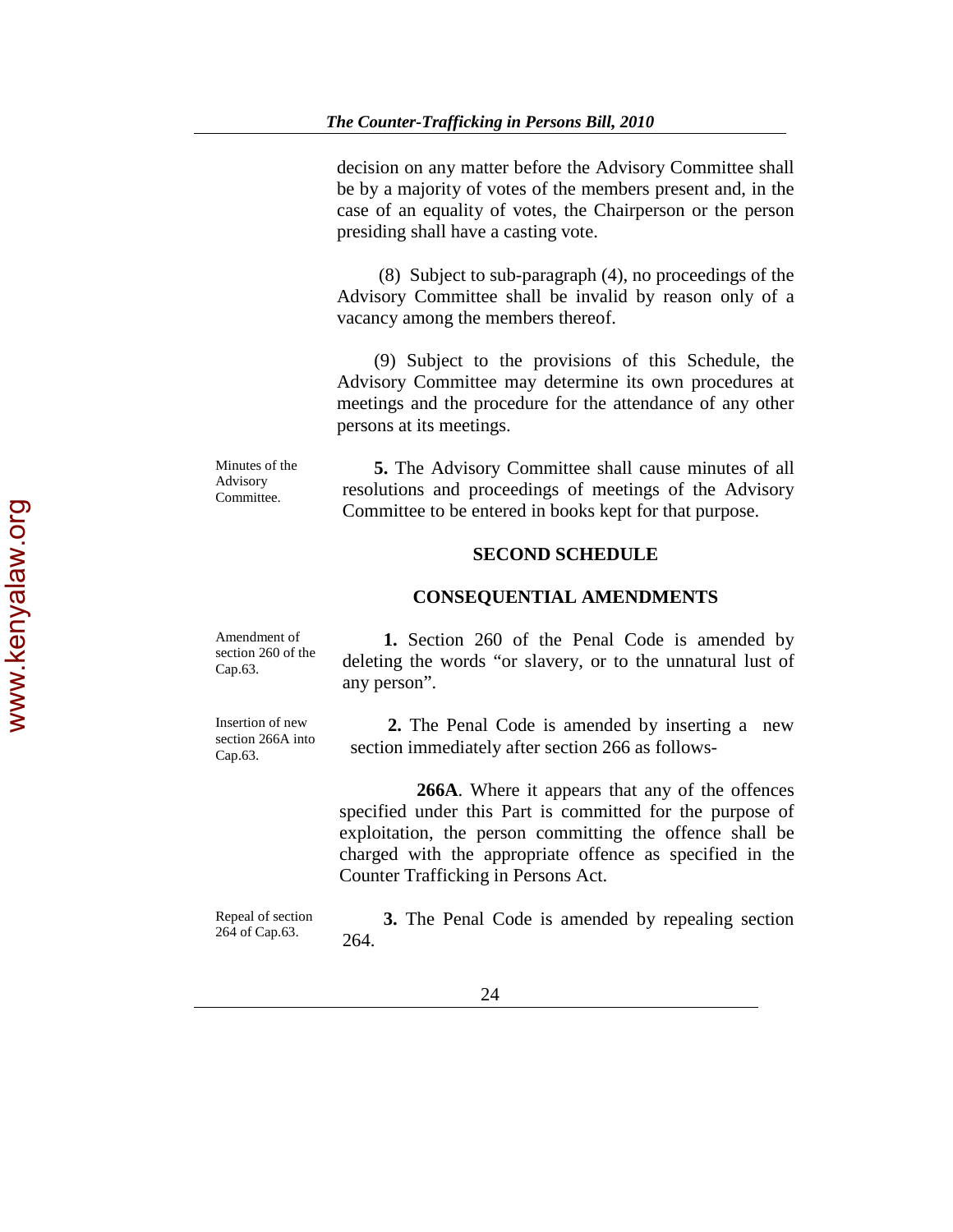| Repeal of section<br>265 of Cap.63.            | <b>4.</b> The Penal Code is amended by repealing section<br>265.                                                                                                                                                                                                                                                                                                    |
|------------------------------------------------|---------------------------------------------------------------------------------------------------------------------------------------------------------------------------------------------------------------------------------------------------------------------------------------------------------------------------------------------------------------------|
| Repeal of section<br>13 of No 3 of<br>2006.    | 5. The Sexual Offences Act, 2006 is amended by<br>repealing section 13.                                                                                                                                                                                                                                                                                             |
| Repeal of section<br>13 of No 3 of<br>2006     | <b>6.</b> The Sexual Offences Act, 2006 is amended by<br>repealing section 18.                                                                                                                                                                                                                                                                                      |
| Amendment of<br>section 22 of No 8<br>of 2001. | 7. Section 22 of the Children Act, 2001 is amended<br>by renumbering the existing provision as subsection (1)<br>and inserting a new subsection (2) as follows-                                                                                                                                                                                                     |
|                                                | $(2)$ . Where the infringement under subsection $(1)$<br>constitutes an offence under the Counter Trafficking in<br>Persons Act, the person committing the offence shall be<br>charged with the appropriate offence as specified in that<br>Act.                                                                                                                    |
| Amendment of<br>section 76 of No 8<br>of 2001. | <b>8.</b> Section 76 of the Children Act, 2001 is amended<br>by deleting the words "not exceeding one hundred thousand<br>shillings or imprisonment for a term not exceeding three<br>months or to both" appearing in subsection (6) and<br>substituting therefor the words "not less than one hundred<br>thousand shillings or to imprisonment for a term not less |

than one year or to both, and in the case of a body

corporate, a fine of not less than one million shillings"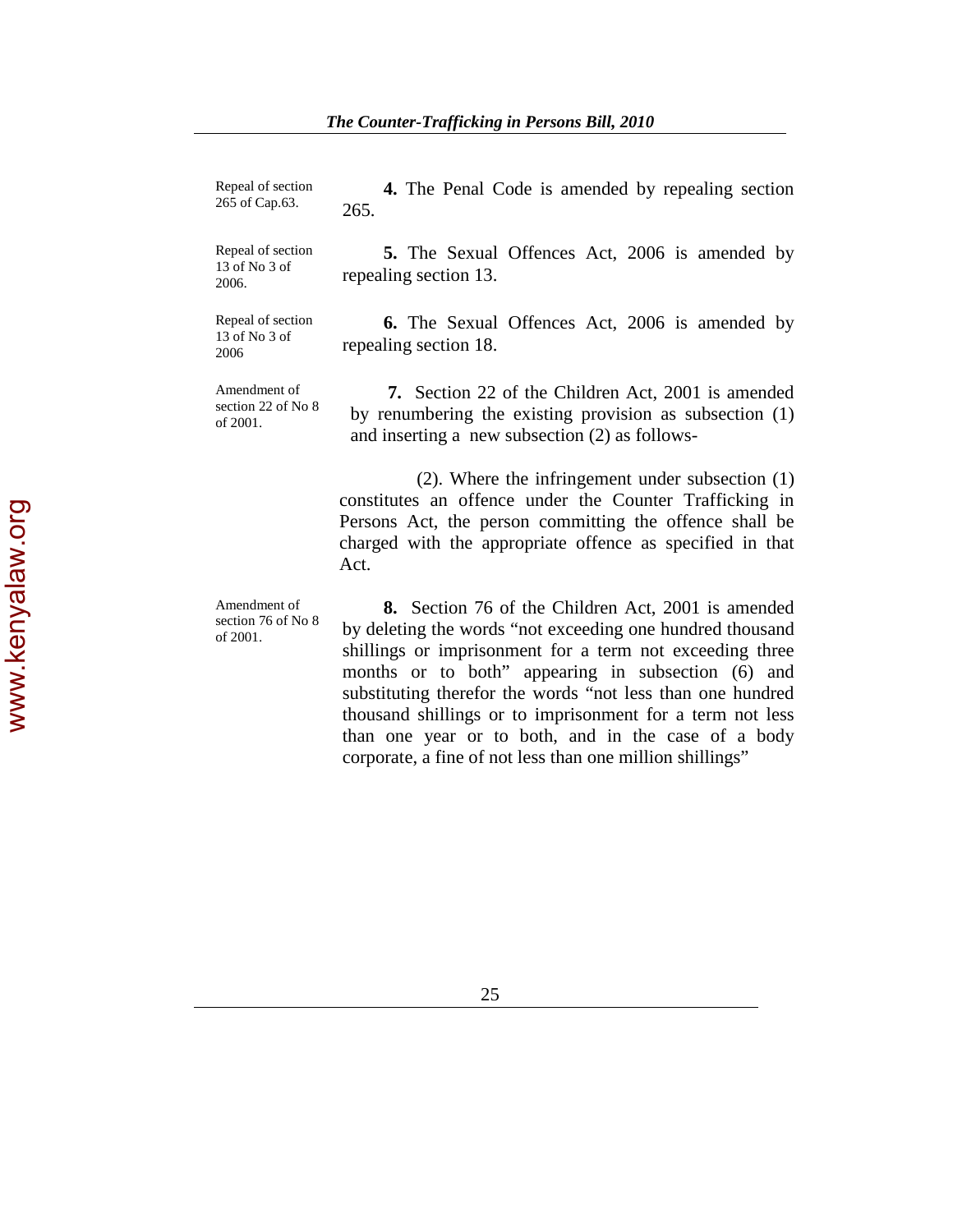### **MEMORANDUM OF OBJECTS AND REASONS**

The principal object of this Bill is to implement Kenya's obligations under the UN Convention Against Transnational Organized Crime including the Protocol to Prevent, Suppress and Punish Trafficking in Persons, especially Women and Children and all other relevant international conventions to which Kenya is a party. This Bill further seeks to establish the necessary institutional mechanisms for the protection and support of trafficked persons and to ensure just and effective punishment of traffickers.

**Part I** of the Bill contains preliminary matters.

**Part II** of the Bill outlines the offence of trafficking in persons and related offences.

**Clause 3** creates the offence of trafficking in persons. **Clause 4** prohibits specified acts that promote child trafficking whereas **Clause 5** prohibits promotion of trafficking in persons. **Clause 6** prohibits acquisition of travel documents by misrepresentation or fraud. **Clause 7** prohibits the facilitating entry into or exit out of the country. **Clause 8** prohibits interfering with travel documents and personal effects.

**Part III** of the Bill deals with trial of offenders and remedies for victims of trafficking in persons

**Clause 11** provides for the confidentiality throughout the investigation and trial process for trafficking in persons offences. **Clause 13** empowers the court to grant restitution orders for victims of trafficking in persons and **Clause 14** grants immunity to a victim of trafficking in persons for any criminal acts that may arise during the time of trafficking in persons whereas **Clause 15** requires the Minister to provide support and protection for victims of trafficking in persons. **Clause 16** exempts trafficked persons from paying fees in civil suits. **Clause 17** provides for the confiscation and forfeiture of proceeds of crime whereas **Clause 18** provides for the repatriation of trafficked persons to and from Kenya.

**Part IV** of the Bill provides for Counter-Trafficking in Persons Advisory Committee.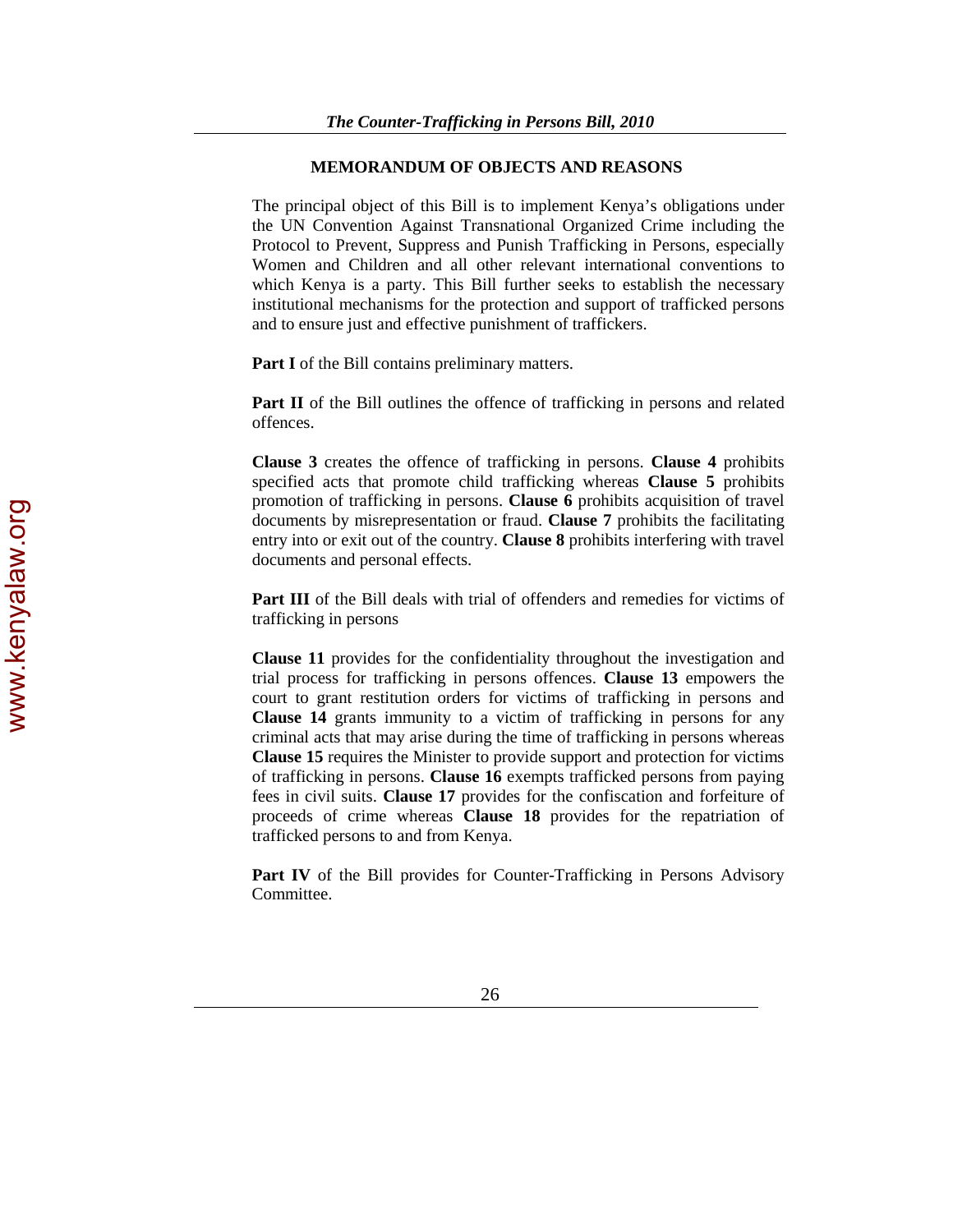**Clause 19** establishes the Advisory Committee and **Clause 20-**provides for its functions. **Clause 21** imposes reporting requirements on the Advisory Committee.

Part V deals with the National Assistance Trust Fund for Victims of Trafficking in persons

**Clause 22** establishes the Fund. **Clause 23** provides for the sources of funds of the Fund whereas **Clause 24** provides for the management the Fund.

**Part VI** contains Miscellaneous Provisions

**Clause 25** provides for extra-territorial jurisdiction of the proposed Act in respect of Kenyan Citizens whereas **Clause 26** provides additional penalties that may be imposed on a person who commits the offence of trafficking in persons. **Clause 27** provides for a saving provision in respect of offences committed before the commencement of the Act whereas **Clause 28** sets out the amendments that are necessary in order to give full effect to the Act. **Clause 29** provides for the regulation making power.

The enactment of this Bill shall not occasion additional expenditure of public funds.

**Dated 2010.** 

**MILLIE ODHIAMBO MABONA,** *Member of Parliament.*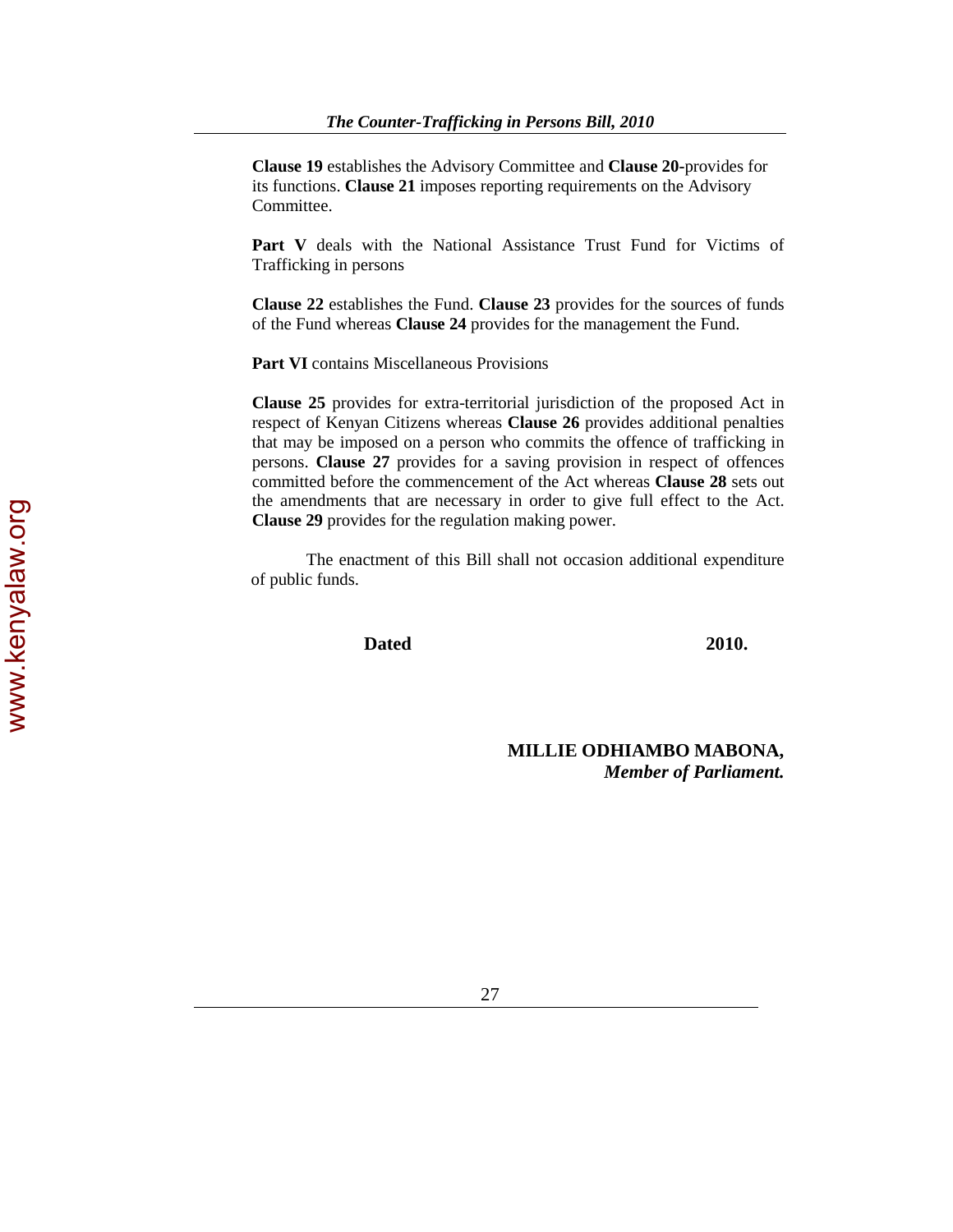# **Kenya**

# **THE EMPLOYMENT ACT, 2007**

# **4. Prohibition against forced labour.**

(1) No person shall use or assist any other person in recruiting, trafficking or using forced labour.

- (2) The term "forced or compulsory labour" shall not include―
	- (a) any work or service exacted by virtue of compulsory military service laws for work of a purely military character: Provided that forced or compulsory recruitment of children for use in armed conflict shall be deemed to be forced or compulsory labour;
	- (b) any work or service which forms part of the normal civic obligations of the citizens of Kenya; *The Employment Act, 2007* 12
	- (c) any work or service exacted from any person as a consequence of a conviction in a court of law, provided that the work or service is carried out under the supervision and control of a public authority and that the person is not hired out to or placed at the disposal of private persons, companies or associations;
	- (d) any work or service exacted in cases of an emergency, such as in the event of war or disaster or threat of calamity in any circumstance that would endanger the existence or the well - being of the whole or part of the population; and
	- (e) minor communal services performed by the members of the community in the direct interest of the said community provided the members of the community or their representatives are consulted.

(3) A person who contravenes the provisions of this section commits an offence and shall, on conviction be liable to a fine not exceeding five hundred thousand shillings or to imprisonment for a term not exceeding two years or to both.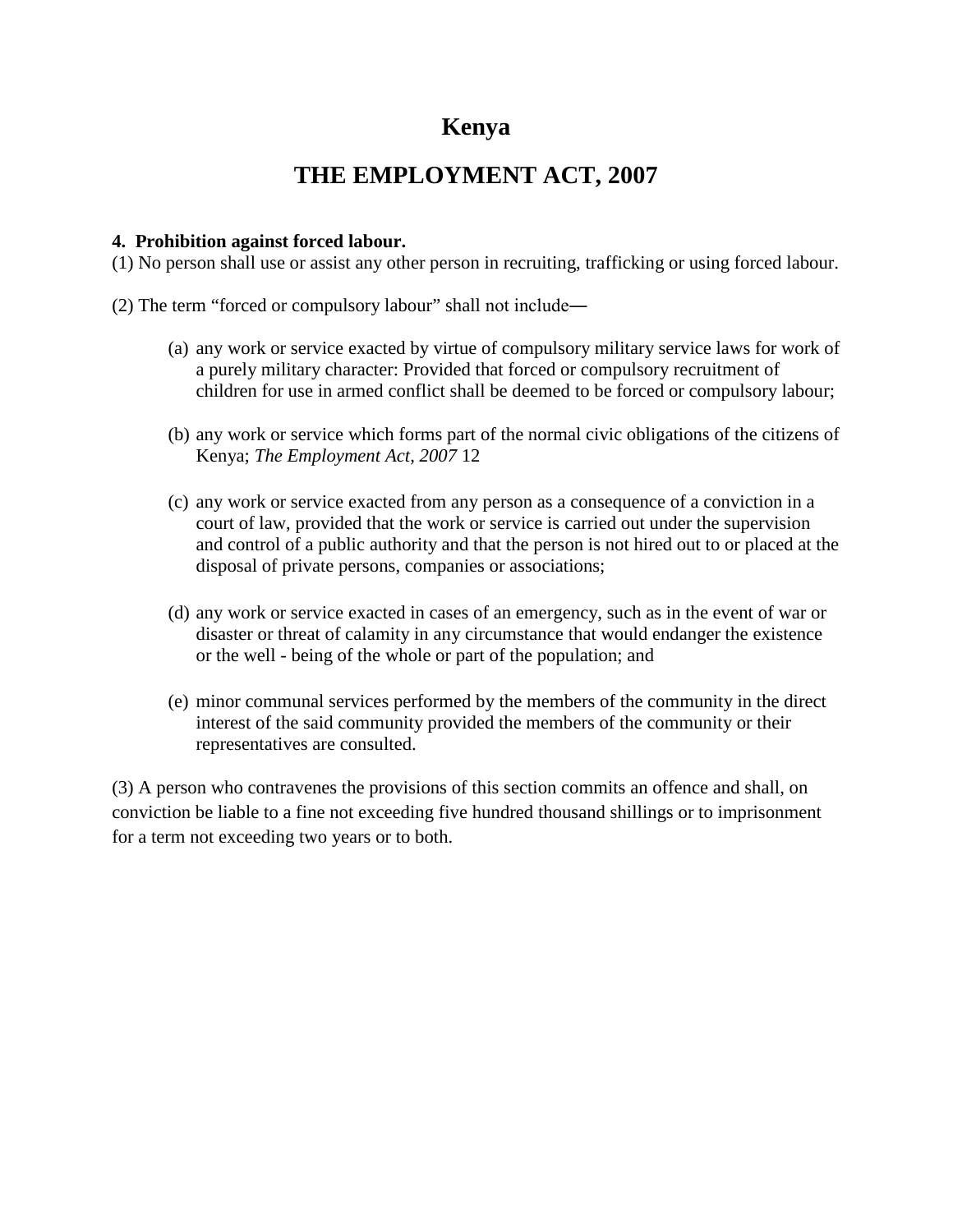# **KENYA**

# **The Sexual Offences Act**

# **No 3 of 2006**

# **Revised Edition 2007 (2006)**

# **13. Child trafficking.**

A person including a juristic person who, in relation to a child-

(a) knowingly or intentionally makes or organizes any travel arrangements for or on behalf of a child within or outside the borders of Kenya, with the intention of facilitating the commission of any sexual offence against that child, irrespective of whether the offence is committed;

(b) supplies, recruits, transports, transfers, harbors or receives a child, within or across the borders of Kenya, for purposes of the commission of any sexual offence under this Act with such child or any other person,

is, in addition to any other offence for which he or she may be convicted, guilty of the offence of child trafficking and is liable upon conviction to imprisonment for a term of not less than ten years and where the accused person is a juristic person to a fine of not less than two million shillings.

# **14. Child sex tourism.**

A person including a juristic person who –

(a) makes or organizes any travel arrangements for or on behalf of any other person, whether that other person is resident within or outside the borders of Kenya, with the intention of facilitating the commission of any sexual offence against a child, irrespective of whether that offence is committed; or

(b) prints or publishes, in any manner, any information that is intended to promote or facilitate conduct that would constitute a sexual offence against a child

(c) introduces, organizes or facilitates contact with another person under the auspices of promoting tourism, in any manner, in order to promote conduct that would constitute a sexual offence against a child,

is guilty of an offence of promoting child sex tourism and is liable upon conviction to imprisonment for a term of not less than ten years and where the accused person is a juristic person to a fine of not less than two million shillings.

# **15. Child prostitution.**

Any person who -